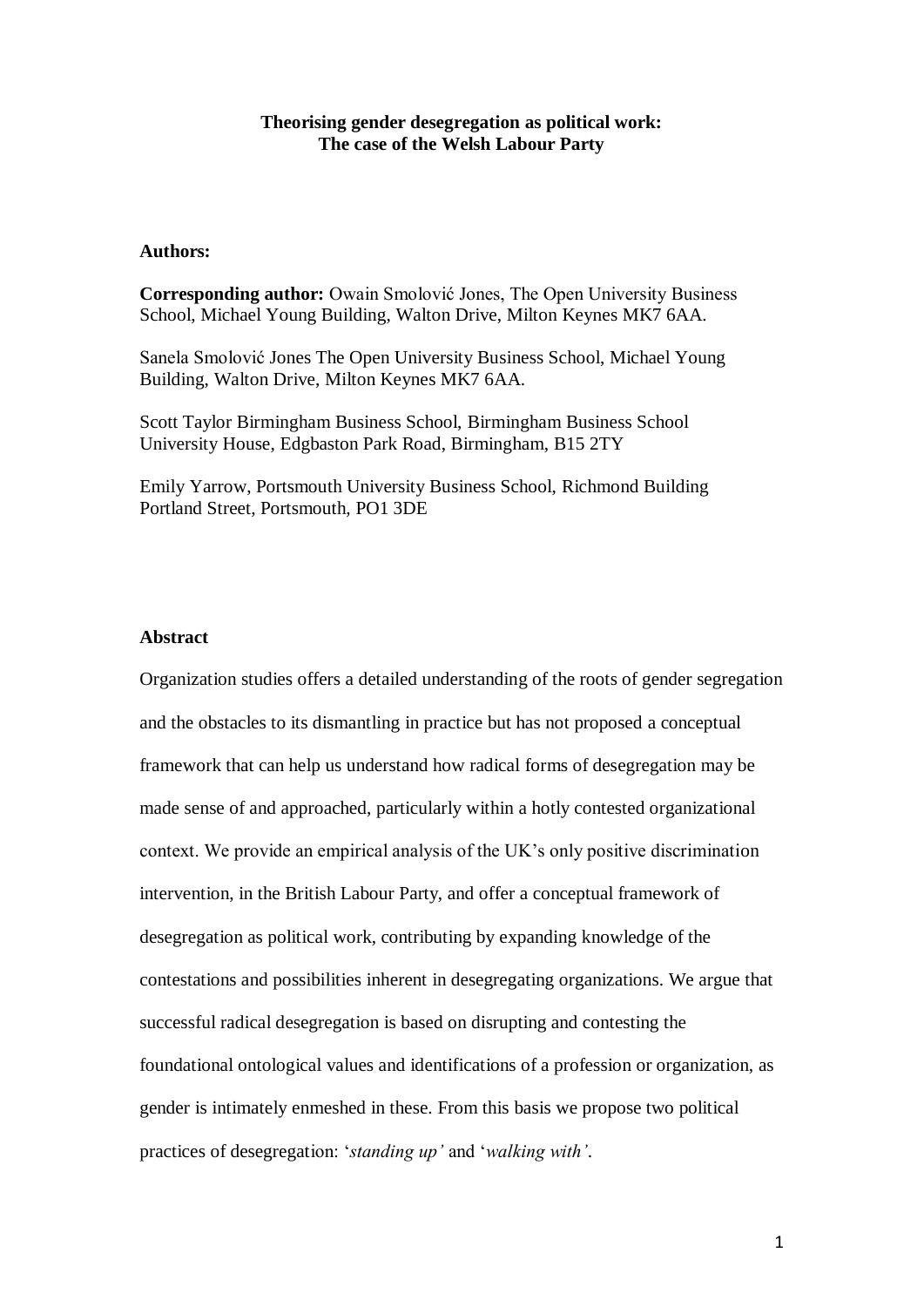Keywords: gender segregation, gender desegregation, positive discrimination, quotas,

Chantal Mouffe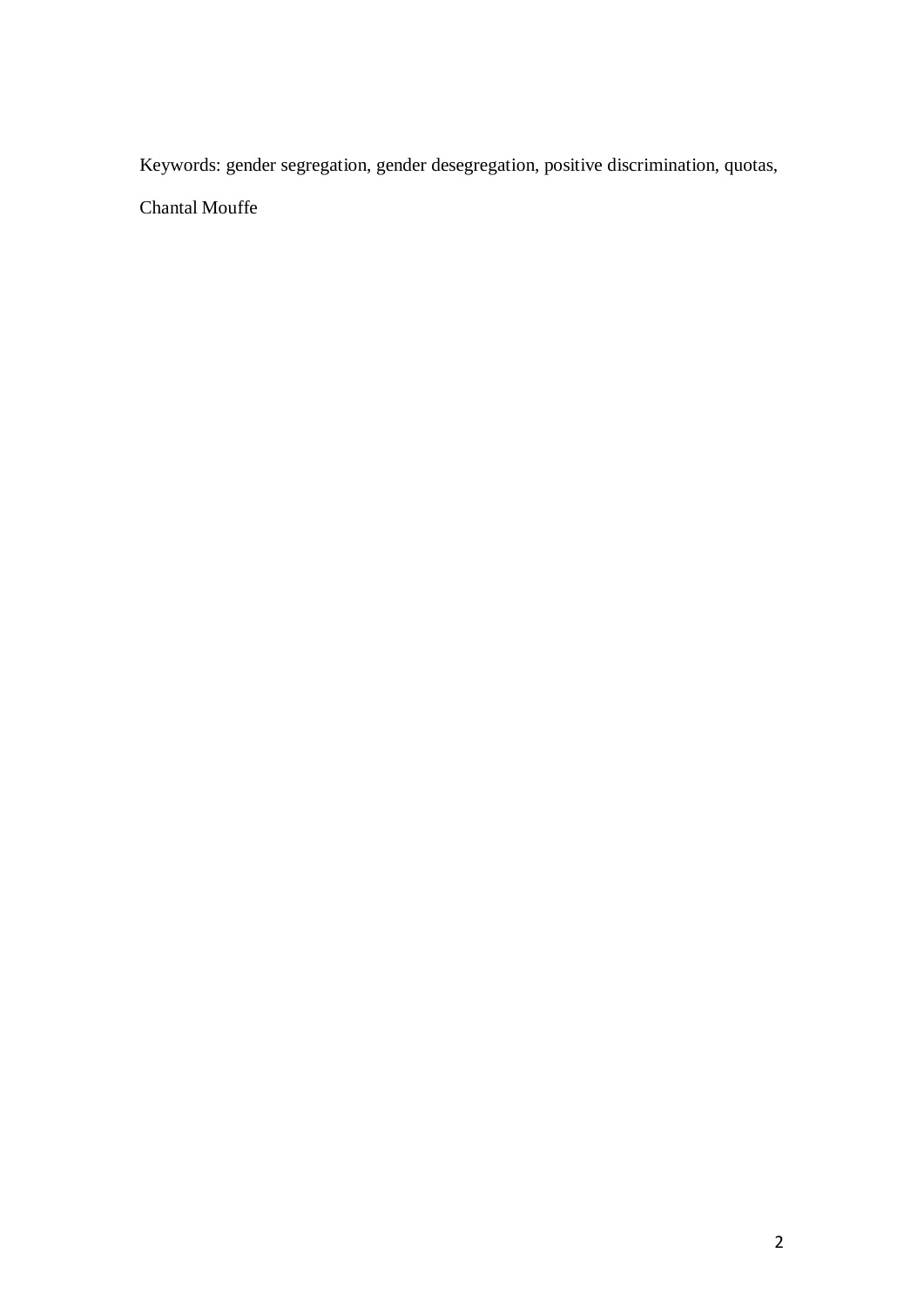#### **Introduction**

Although women have made significant progress in many male-dominated occupations (Sattari and Sandefur, 2018), gendered segregation at work still scars the face of contemporary workplaces. Organization studies offers a body of research exploring the causes and practices of gender segregation, and related obstacles to desegregating (e.g. Acker, 2006; Ali and Syed, 2017; Brumley, 2014; Casinowsky, 2013; Cohen and Wolkowitz, 2018; Johansson and Ringblom; 2017; McDonald, 2016; Pruitt, 2018; Seierstad and Opsahl, 2011; Seierstad and Huse, 2017). However, we still lack knowledge of how radical systemic forms of desegregation have been successfully pursued. In particular, we miss accounts that offer a means of conceptualising the practices present in radical approaches to desegregation and how these engage with and against the dominant ontologies of organization. It is important to address this area as gender desegregation initiatives occur within a historical context rich in assumptions and norms concerning everyday practice and justice. Illuminating the political dynamics of desegregating is an important task that helps to situate such initiatives as operating with, through and against particular social norms, one that can help situate and inform future research and practice.

Therefore, we offer a 'political' (Mouffe, 2005) and post-foundational (Marchart, 2007; Smolović Jones et al, 2016) reading of radical interventions that challenge gender segregation, to investigate the contested meanings and practices involved in such action. We argue that radical forms of desegregation such as positive discrimination or quotas necessarily involve disrupting and contesting ontology – the foundational values and identifications concerning what it means to exist as an organizational or professional member. We call this 'political work' and contrast it to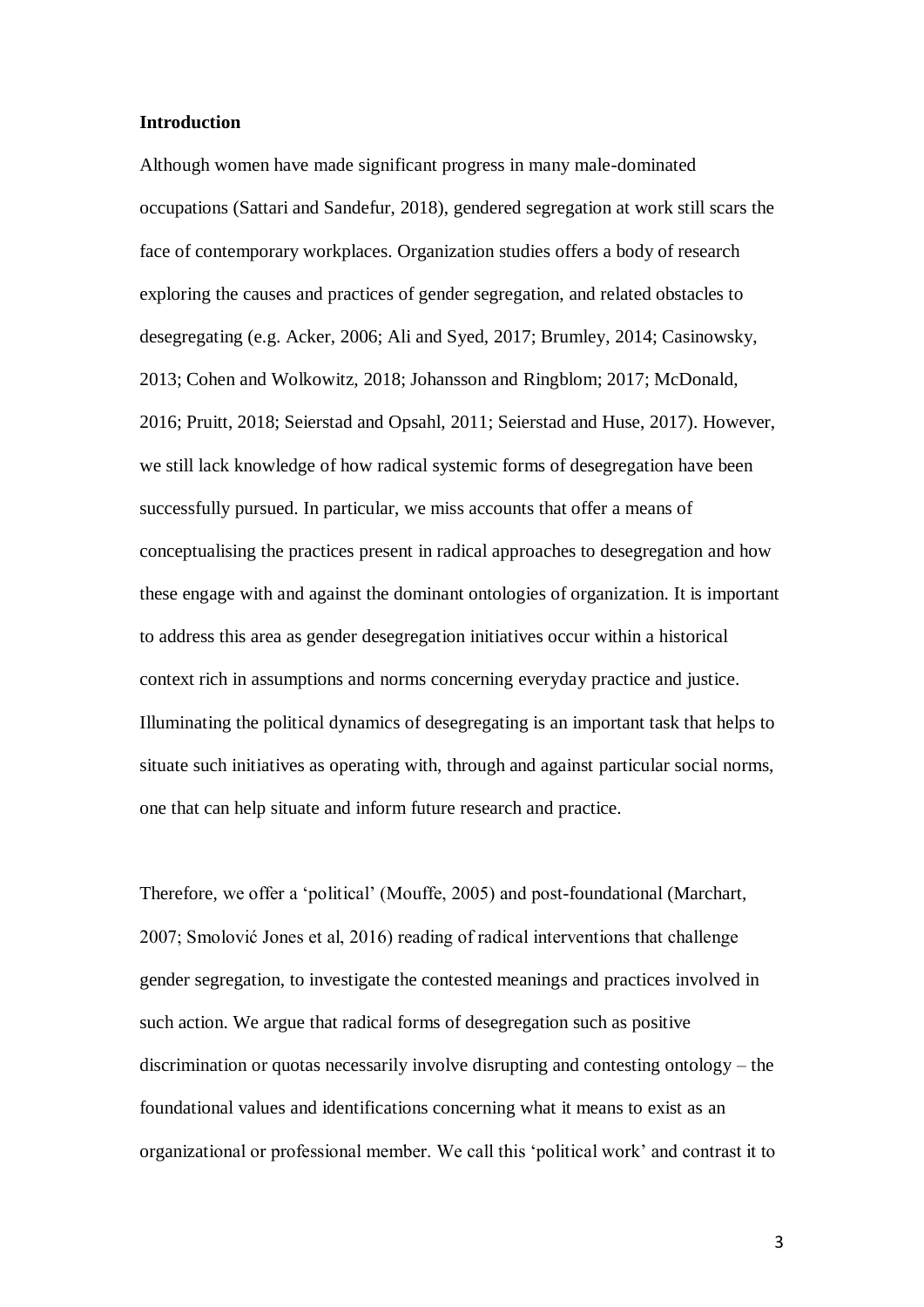'politics-as-usual' common sense in organizations, which seeks to retain the status quo or simply pays lip service to the existence of a problem.

Our analysis challenges the assumption that change of this kind can be separated from the broader political relations of an organization, as to do so would in itself be an act of segregating. Our study therefore approaches gender as a practice inseparable from other organizational practices (e.g. Vachhani and Pullen, 2019), with gender constituted through and against social norms. Adopting this view means that we see gender as an inherently political and everyday practice rather than as a biological category, one that is appropriated, positively articulated and undone by a range of subjects (Butler, 1999).

Our political approach is especially important for the empirical setting we analyse, the British Labour Party. Labour introduced gender quotas as a means of combating the tendency of party members to select male candidates. The success of Labour's initiatives, especially the practice of presenting local parties with an 'all-women shortlist' (AWS) from which to select, is evidenced in the transformation of gender representation within various tiers of government. Yet the process of achieving gender parity amongst elected representatives has been a fraught and contested one, particularly in the poor and former industrial areas of Wales, the key geographical site of this research. In these areas resistances to desegregation have surfaced a range of dissatisfactions connected to economic and social injustice and, relatedly, an antipathy towards organizational and societal elites.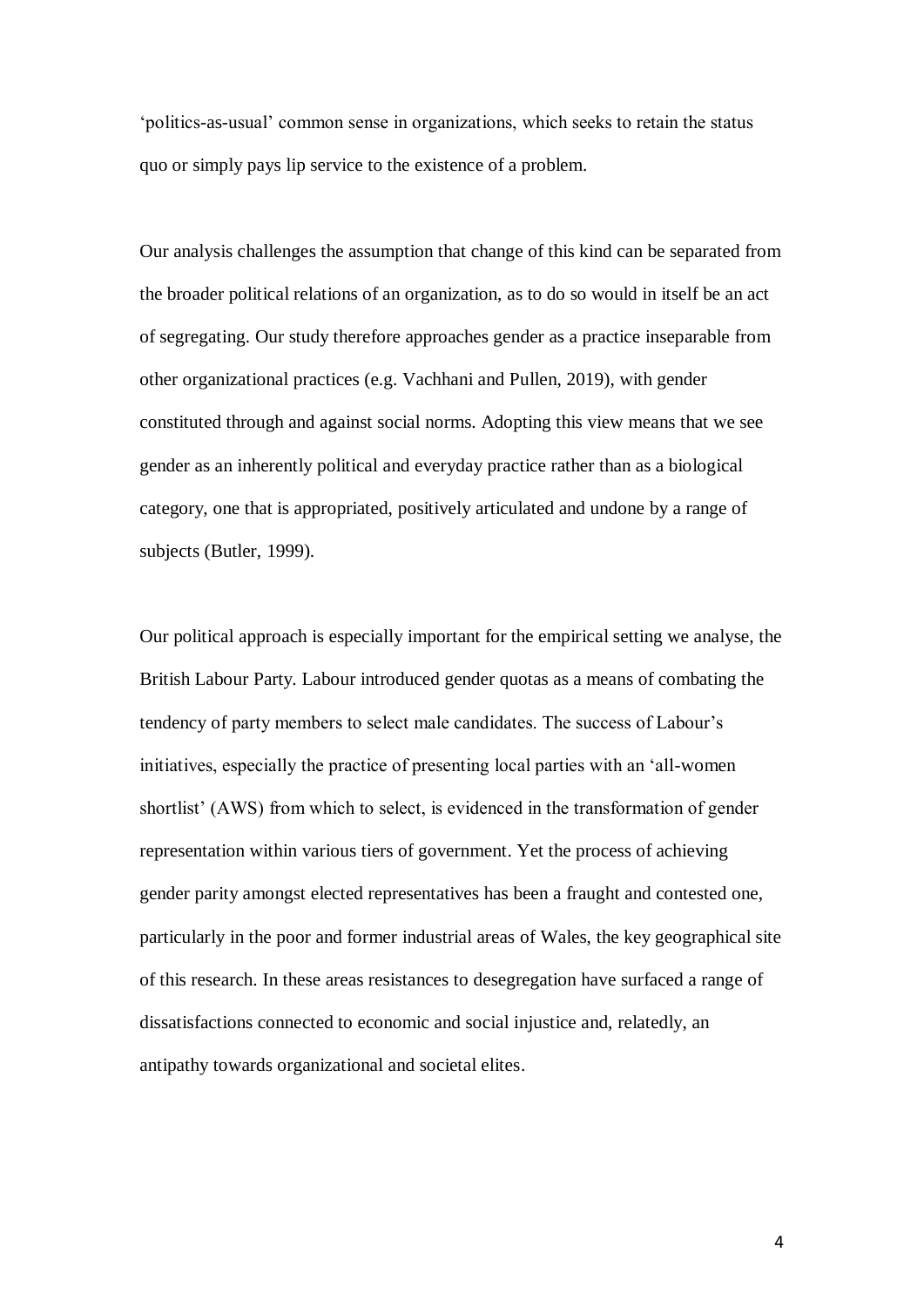Adopting a political approach to this study therefore means connecting the contested practice of gendering (Calas and Smircich, 2014; Pullen, 2006; Soni-Sinha and Yates, 2013; Vachhani and Pullen, 2019) to a broader set of emotionally charged struggles, contestations and alienations. Such struggles are intimately linked to specific organizational histories of perceived marginalisation, elitism and betrayal, as well as gendered social and informal interactions that serve to militate against, distract and distort from gender equality processes (Van den Brink et al., 2010: 1479).

This positioning brings forth two guiding research questions that frame the remainder of our paper:

- How do gender desegregation interventions unfold in political and contested ways?
- How might we learn from politicised experiences of desegregation to inform future initiatives?

Our contribution lies within the feminist organization studies literature, expanding knowledge of the contestations and possibilities inherent in desegregating organizations (Brumley, 2014; Cohen and Wolkowitz, 2018; Johansson and Ringblom; 2017). Conceptually, we enrich a view of gender as a political practice by drawing from agonistic and post-foundational theory (Mouffe, 2013), articulating these ideas with feminist organization studies to develop understanding of what it means to practice radical forms of gender desegregation. We highlight the ontological terrain upon which desegregating unfolds and posit two practices rooted in an acknowledgment of the conflictual work of desegregating – '*standing up'* and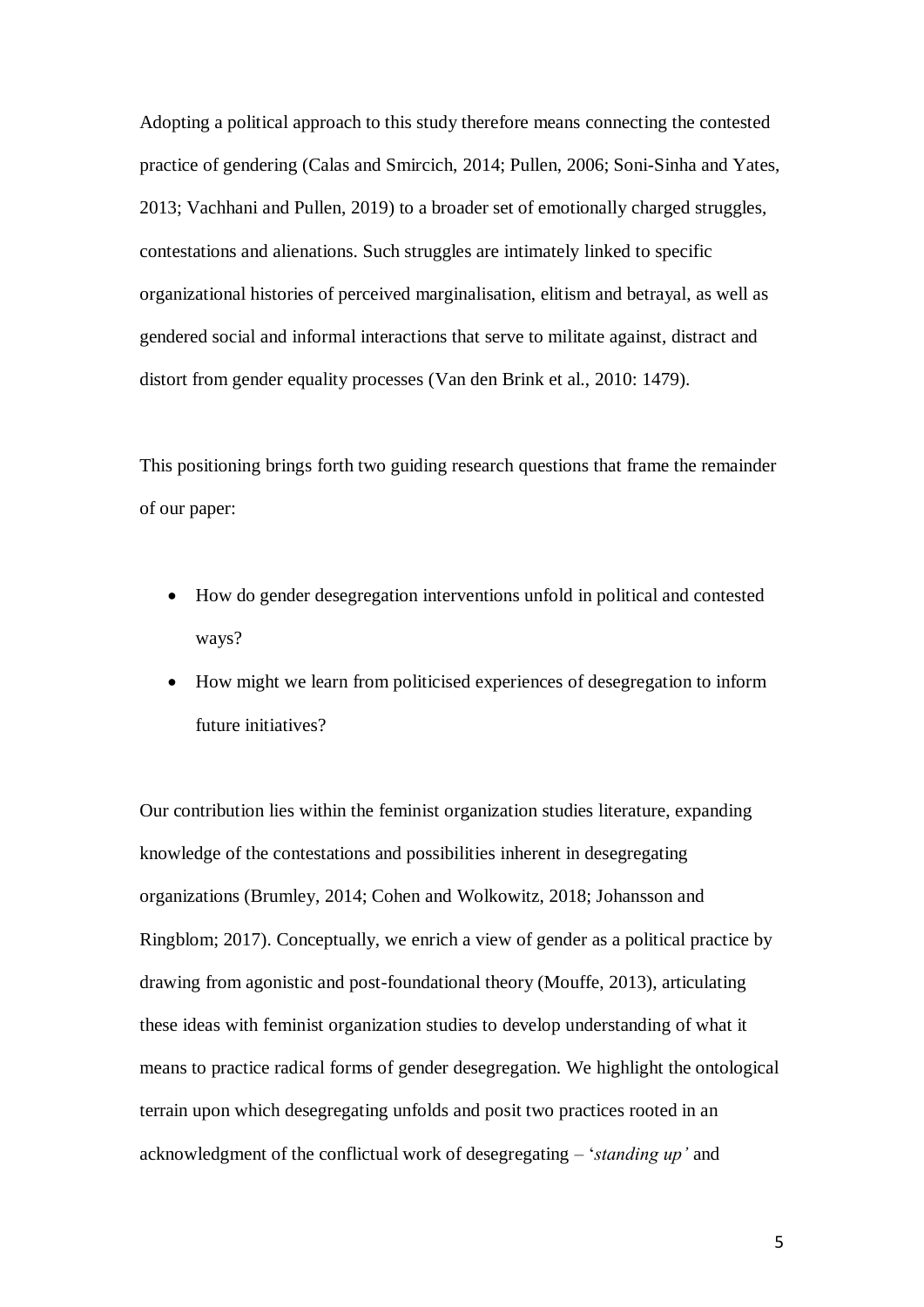'*walking with'*. Both carry implications for rupturing organizational ontology, foregrounding conflict and the 'agony' of change. Our analysis provides a conceptual language and practice framework that is relevant to raising awareness of the inseparability of radical desegregation from the broader power dynamics of organization and, therefore, also the contestation that may ensue. We conclude by exploring the wider relevance of this kind of action through arguing for more recognition of how the practice of gender is interwoven with the contingent and contested political terrain of organization.

## **Organizational segregation and desegregation**

Organization studies research provides clear insight into the causes of segregation and obstacles to desegregation, as well as some examples of proposals for desegregation. The issues are broad; a stereotypical division of gender roles begins with the segregation of reproductive labour within the private sphere (Dhar-Bhattacharjee and Richardson, 2018; Rafnsdóttir and Heijstra, 2013), with knock-on effects for women's progression within organizations (Casinowsky, 2013; Crompton and Lyonette, 2011; O'Hagan, 2014; Larsson, 2007). Likewise, pervasive social norms are often held up as contributing to gender segregation at work (see Ali and Syed, 2017; Brumley, 2014; Masika, 2017; McDonald, 2016). Dominant cultural logics of gender dictate certain normative frameworks that bear performatively on both sexes (Butler, 1999). Men continue to be stereotypically perceived as 'breadwinners', while women are perceived as 'caregivers' (Brumley, 2014; Cohen and Wolkowitz, 2018: 57), which contributes to the further entrenching of gender inequality in the home, and in turn, the workplace.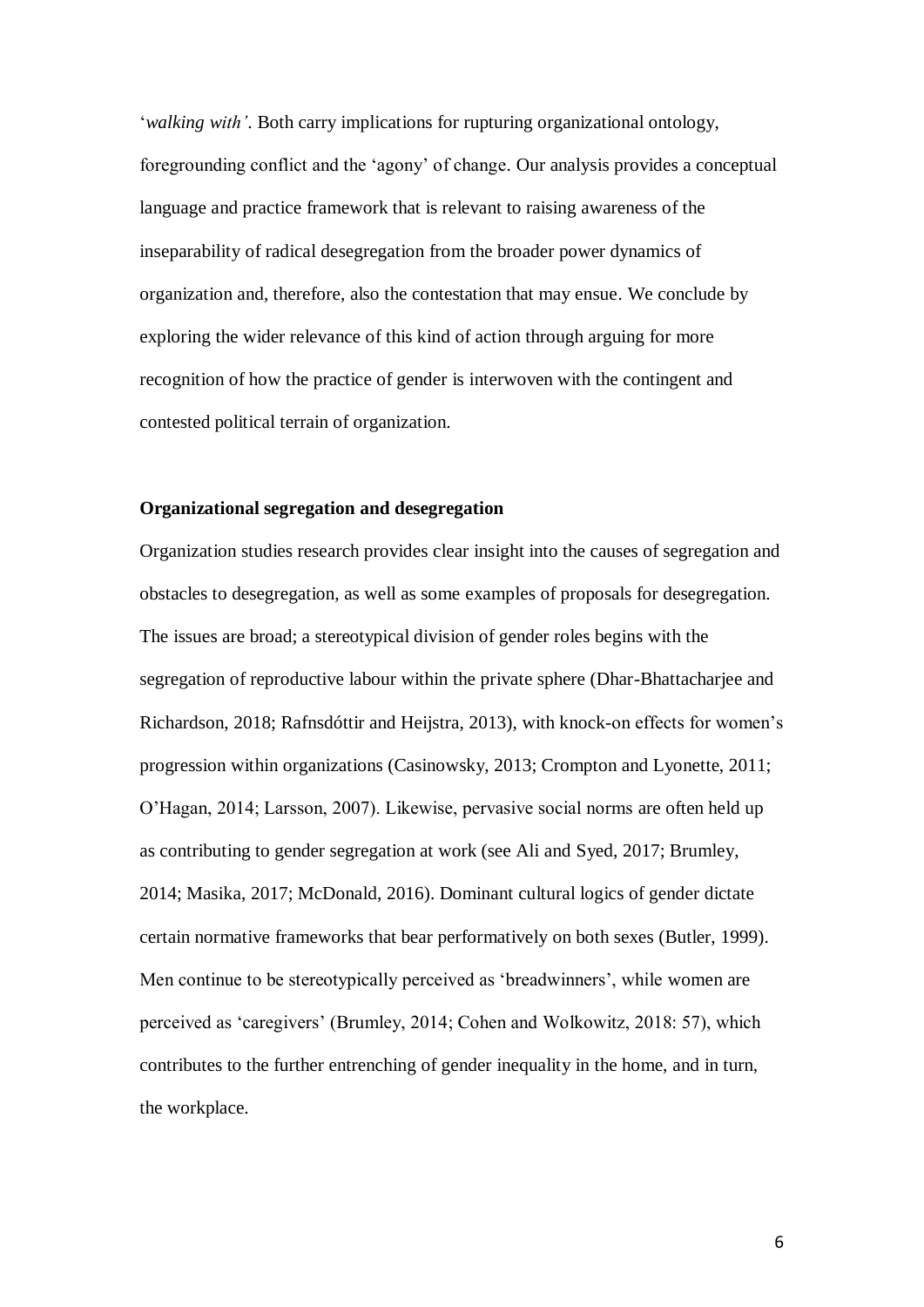Even notionally progressive workplace reforms can segregate women from senior positions. Flexible working policies, handled poorly, are an example of this, generating a false sense of autonomy over one's distribution of labour (see Hampson and Junor, 2005), leading to women adopting even more 'invisible' domestic work (Armenti and Acker, 2004; Rafnsdóttir and Heijstra, 2013; Raz and Tzruya, 2018; Truss et al, 2013).

Men are clearly identified as a cause of segregation, in that they often, deliberately or not, defend their privileged and segregated organizational positions (Tiessen, 2004). The increase of women in the labour force is posited as a threat to men in terms of an overall decrease in wages or as a threat to an occupational identity (Acemoglu et al, 2004; Cohen and Wolkowitz, 2018). While men can contribute towards maintaining a segregated status quo, women can also stand in the way of desegregation efforts. Some women "subscribe to the very ideologies that subordinate women" (McDonald, 2016: 30; see also McDowell, 2015) and can take blame on themselves for not resisting or not taking initiative (Coppock et al., 2014).

Various patterns to promoting workforce desegregation have been highlighted (e.g. Johansson and Ringblom, 2017; Ness, 2012; Noon, 2010). First, there is an instrumental or 'business' case. This is depoliticized utilitarianism, promoting a female workforce as profitable or as something that increases productivity (Ness, 2012). Women are objectified – we/they are positioned as a means to achieve ends of more profit and higher productivity. This is accentuated in organizations that adopt this approach while maintaining organizational practices and processes (Acker, 2006) designed to reward traditionally masculine standards of performance – where an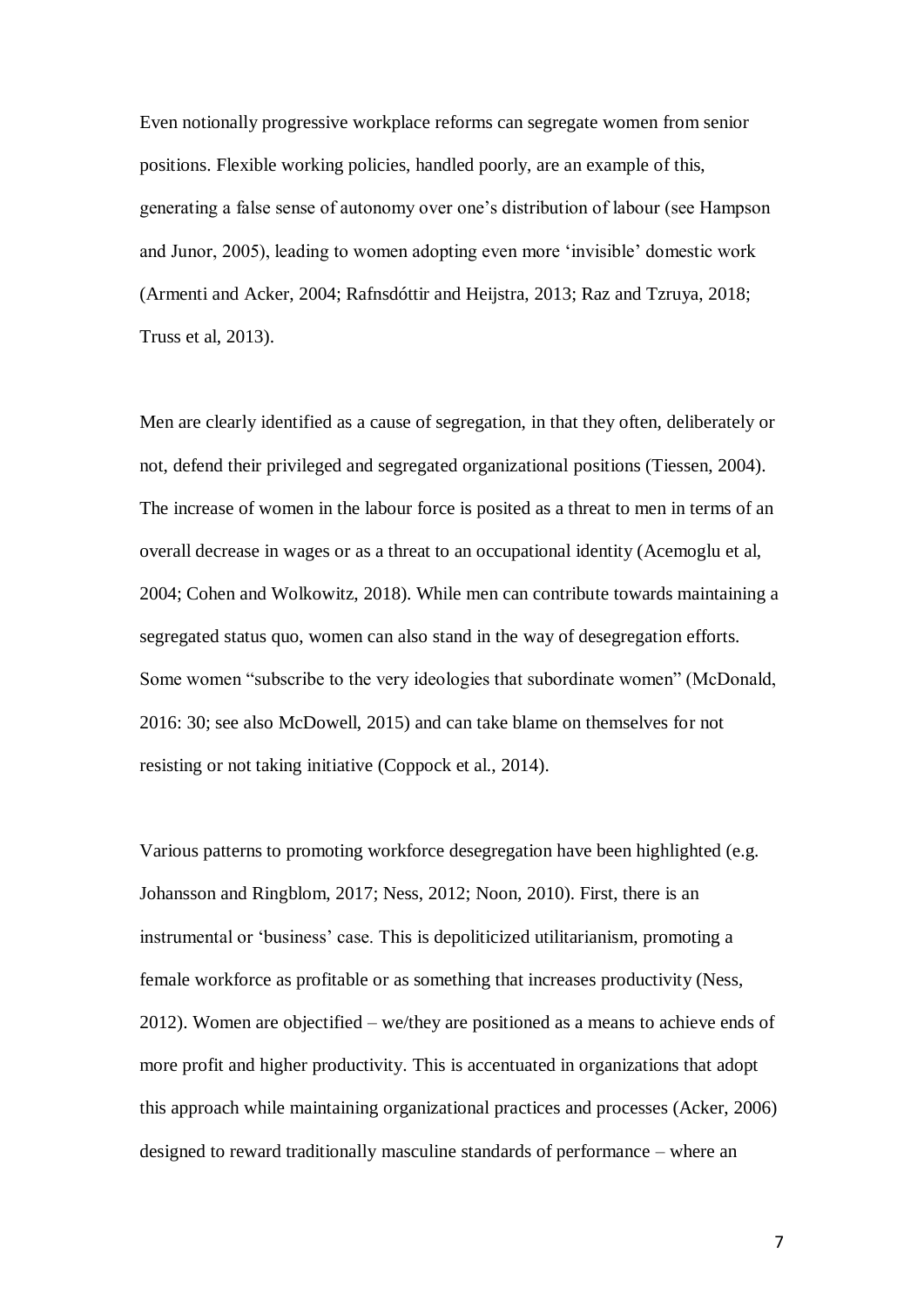employee "puts work first, works long hours and is always visible" (Brumley, 2014: 217; see also Rafnsdóttir & Heijstra, 2013).

The second closely related approach to desegregating involves adopting notionally politically neutral policies, which promote values such as 'meritocracy' or 'competitiveness' (French and Strachan, 2015; Johansson and Ringblom, 2017). This approach is based on forging a gender-blind culture – a culture within which each individual will be valued according to their contribution and rewarded fairly regardless of sex (Sattari and Sandefur, 2018). However, the approach masks structural inequalities (ibid.), overlooking already existing disadvantages women enter organizations with, such as unfairly distributed reproductive labour across household members (Dhar-Bhattacharjee and Richardson, 2018), or "discrimination in relation to sexual harassment" (French and Strachan, 2015: 240) to name only two.

Third is the more radical move of positive discrimination in favour of women, explored empirically here. This stands in contrast to equality of opportunity, which does nothing to acknowledge the transformative change needed to achieve equality of outcome (Noon, 2010). The most prominent manifestations of this approach are quota systems, which mandate a minimum proportion or percentage of a specific identity group in a cohort. Although such approaches are based on crude 'body counting' (Billing & Alvesson, 2002), which can be interpreted as a conservative perspective on identity (Forstenlechner et al., 2012), we classify them here as radical interventions because of their inherently revolutionary challenge to established conventions of organization and organizing (Dahlerup & Freidenvall, 2005). Equality of opportunity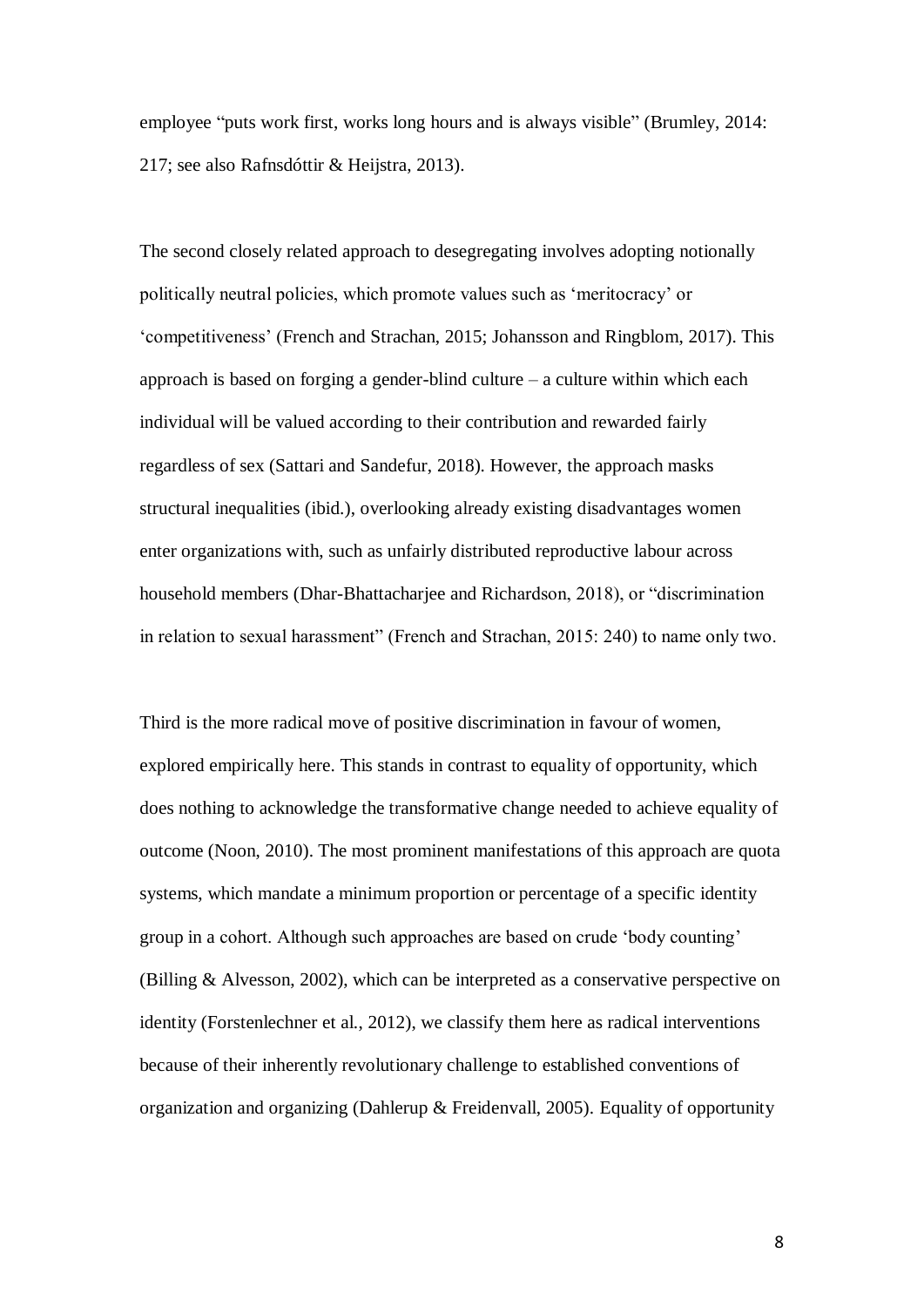or competitive equality systems are replaced with pre-determined equality of results and outcomes.

From a feminist perspective, quotas ought not to be interpreted as discrimination against men or preferential treatment for women; rather, their proponents argue, quotas are a temporary compensation for structural barriers faced under the current inequitable social regime (Dahlerup & Freidenvall, 2005; cf. Noon, 2010). Crucially, Dahlerup & Freidenvall (2005) also suggest that when quotas are implemented and have changed the demographic, women have to consider *critical acts* to change organizational rules and norms, with the stated purpose of improving organizational life for themselves and others (cf. Cockburn, 1989; Krook & Norris, 2014). This final point signals that quotas go beyond their immediate utility in balancing numbers to the more political purpose of seeking to influence and change the underlying social norms preventing women from attaining senior positions within organizations.

To conclude, previous research provides a comprehensive overview of the causes of gender segregation at work, along with detailed accounts of the outcome effects of quota implementation in political organizations (although we note Dahlerup's (2008) call for more qualitative evidence, especially related to women's dilemmas in whether to engage with positive discrimination interventions). However, our reading of the extant research suggests a lack of conceptual analysis to help understand the lived political dynamics of radical desegregation. The next section develops a conceptual frame to that end.

### **Segregation and desegregation: A political view**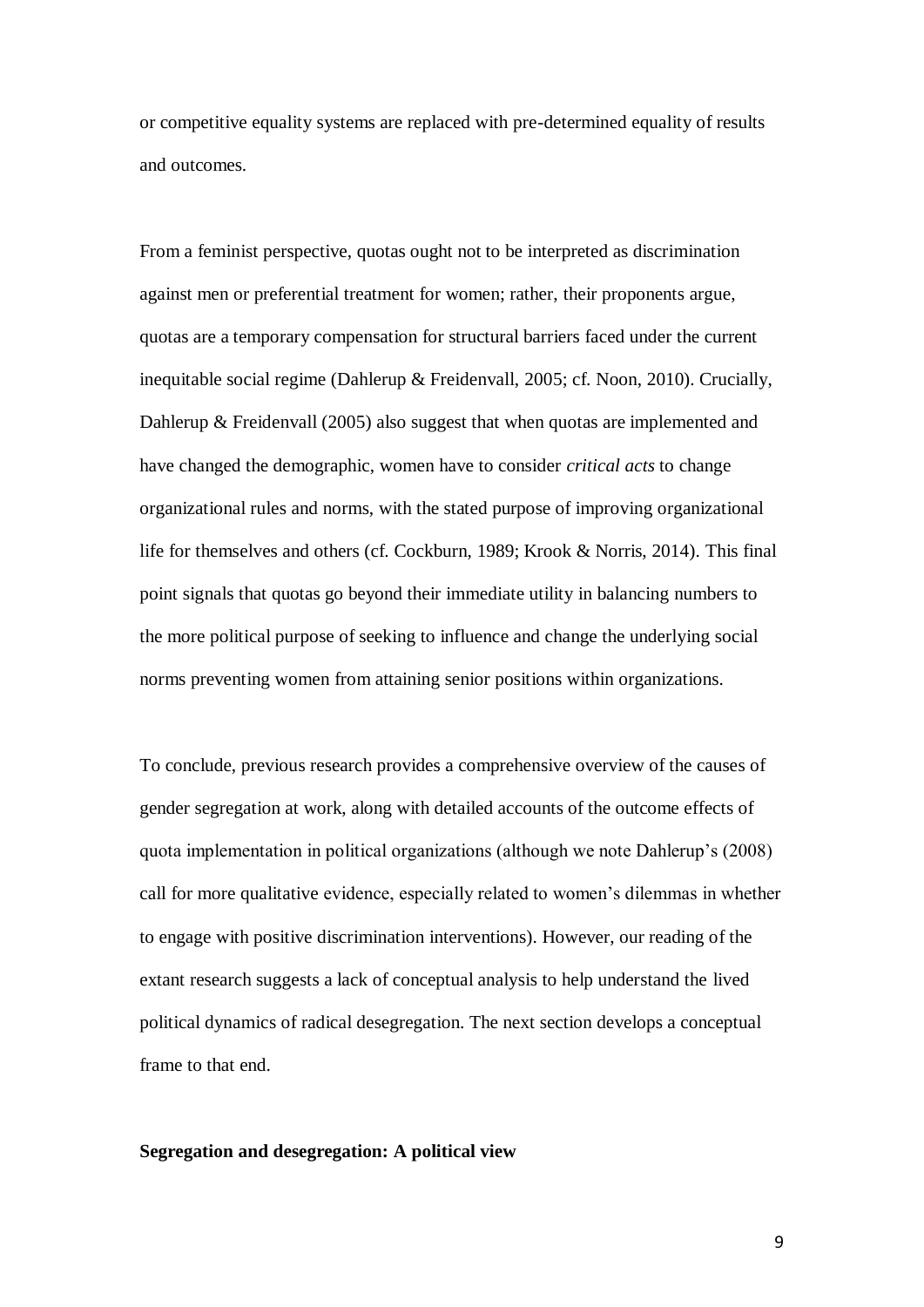The primary purpose of this paper is to propose a conceptual framework that assists in interpreting the contested and political dynamics of desegregating organizations. To do this we work with Chantal Mouffe's (2005, 2009, 2013) post-foundational account of the political. This perspective helps us view gender as an ongoing practice (Butler, 1999), maintained and contested through and against deeply embedded norms and everyday articulations. Post-foundationalism foregrounds conflict and exclusion as ontologically constitutive of organization, and views attempts to subdue such politicisation as themselves exercises of hegemonic power that seek to naturalise a status quo (Mouffe, 2005).

Post-foundationalists insist upon the contingency of meaning and language, as well as the inseparability of language, action and the material (Mouffe, 2013; Smolović Jones et al, 2016; Smolović Jones et al, 2019). The grounding of language within meaningful structures is necessarily always contingent, dependent upon association and connection. As the world is ultimately contingent, attempts to finally ground meaning will be unsuccessful, as processes, identifications and power constellations are always projects in the making, open to contestation and further revision through the "ever present possibility of antagonism" (Mouffe, 2005: 15). Hence the preference in Mouffe's work for the word 'identification' over 'identity' when she addresses the democratic. Identity, in Mouffe's terms, is a more static notion to be disassembled, a sedimentation of language that overlooks the possibility that identity "can never be fully constituted, and it can exist only through multiple and competing forms of *identifications*" (Mouffe, 2009: 56). As identifications are multiple and constituted through the contingency of language, she envisages the democratic project as one of maintaining the irreducibility of identity through conflictual discourse.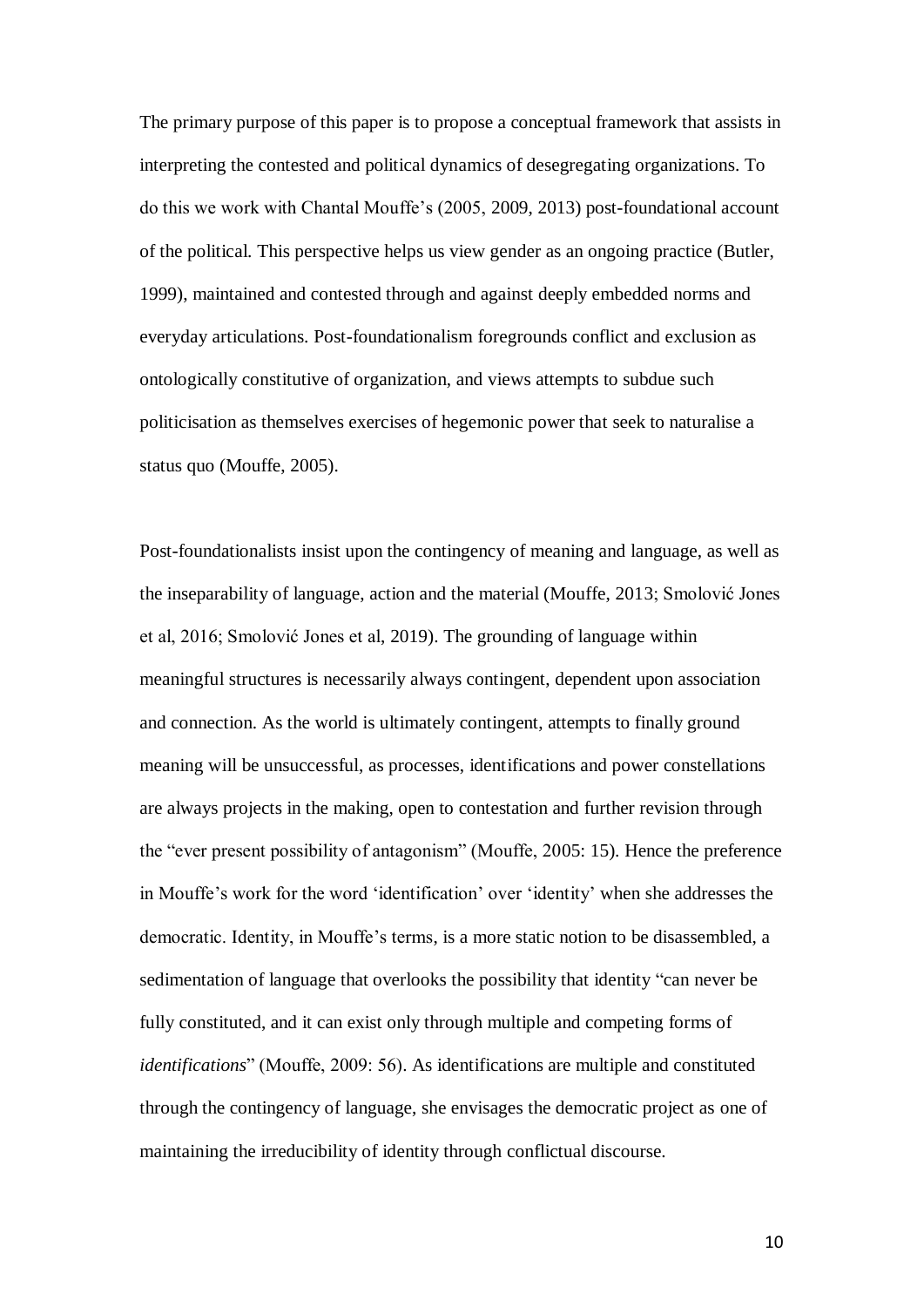Mouffe thus translates her post-foundational positioning to an understanding of political and democratic practice that is salient for this study. Her differentiation between 'the political' and 'politics' is particularly useful. For Mouffe, any society is the product of "sedimented practices, that is, practices that conceal the originary acts of their contingent political institution and which are taken for granted, as if they were self-grounded" (Mouffe, 2005: 15). This means that any organization will be founded on conflict and exclusion – e.g. not viewing women as appropriate participants in civic and democratic processes – and will proceed on the basis of 'concealing' such exclusions within an identity, as if the status quo were normal, natural and settled.

The name Mouffe gives to these sedimented practices that re-enforce a particular hegemony is 'politics' (Mouffe, 2005: 8). This politics operates at the ontic level; when we engage with the procedures and language of politics at face value, we do so in a bounded and surface manner that does not disturb the status quo. The political, on the other hand, is what disrupts foundational assumptions about meaning and status and is therefore concerned with the ontological (ibid). "Political questions" (ibid: 9) cannot be solved via technical means from within the system but always involve a more radical challenge to the underlying meaning of people's multiple identifications.

Within the political and democratic frame, Mouffe differentiates between *adversaries* who engage *agonistically* and *enemies* who engage *antagonistically* (Mouffe, 2013). Agonistic relations are positioned as contests between adversaries who "share a common allegiance to…liberty and equality" (ibid: 7). Through conflict, various adversaries will attempt to establish their own 'hegemonic order' (Mouffe, 2009: 13)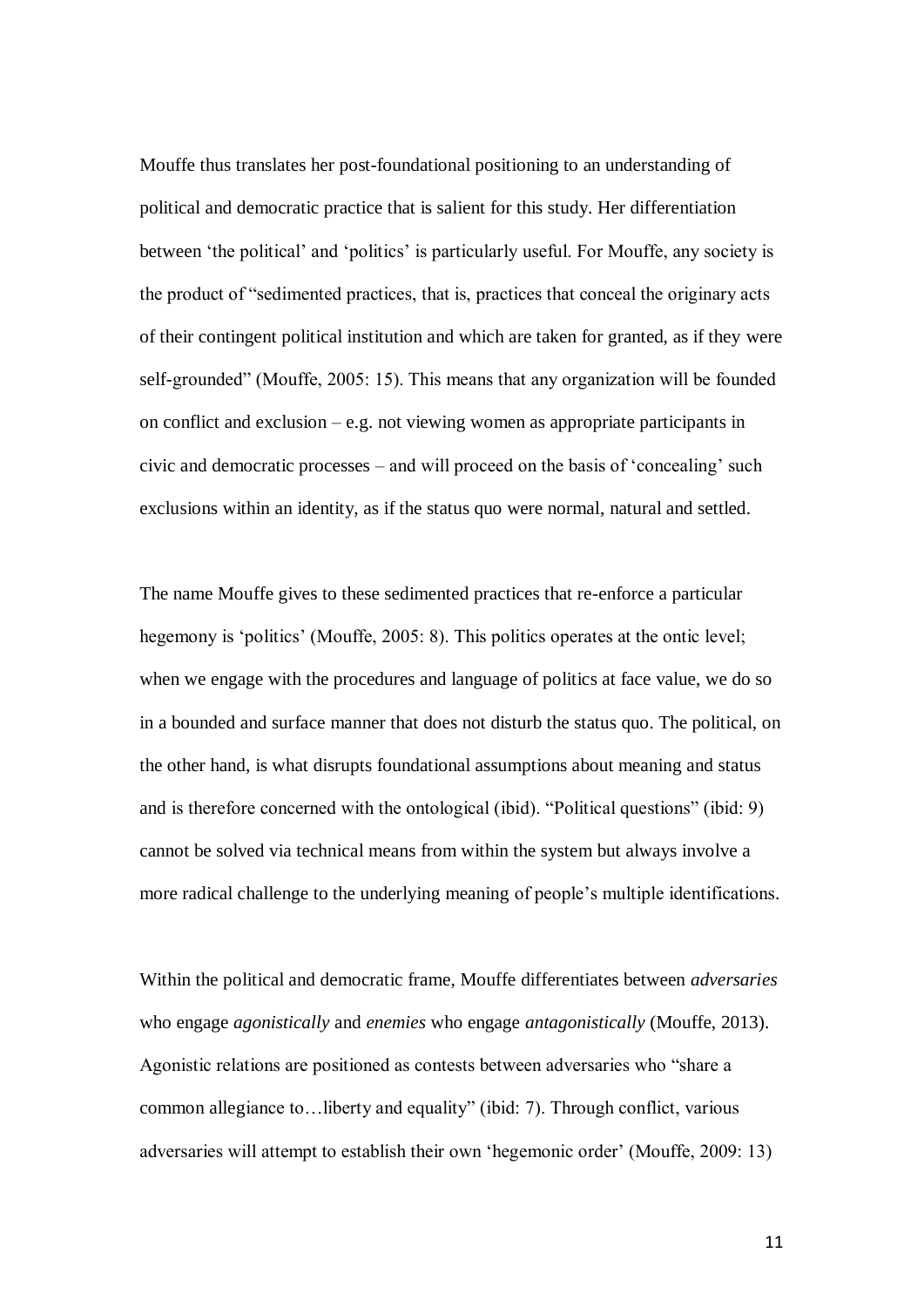without attempting to eradicate others they disagree with, but rather aiming to 'convert' them (Mouffe, 2013). Agonistic contestation ought to be disruptive (preventing full closure of identity/meaning), yet also productive (creating vibrant democratic engagement) (Mouffe, 2009, 2013). Outright antagonism is an everpresent danger, however, and is positioned by Mouffe in destructive, even violent terms (Mouffe, 2013), as enemies seek to eradicate positions or even presences. Moreover, Mouffe (2005) positions antagonism as arising in particular in situations where more generative forms of conflict have been suppressed.

From this basis we can begin to make sense of gender quotas as political solutions for desegregating, not simply in and of themselves but also in terms of their capacity to raise and contest assumptions of the role and status of gender within organizations, generating positive affirmations and antagonisms in response. The next section sets out our methodology for exploring this possibility.

#### **Methodology**

The British Labour Party was founded in a small gathering of 129 trade union and left-wing group delegates in February 1900. Mirroring social tendencies, as well as the trade unions' mixed record on gender equality at work, the party has historically had a problem of gender segregation. While officially committed to universal suffrage from its inception, gender equality struggled to be considered a top priority by the party's leadership from its inception through to the mid-1990s. Uniquely among British political parties, however, gender representation is an issue that has been worked on, albeit against considerable contest and resistance, making it a particularly suitable setting for exploring the political work of desegregating. In the current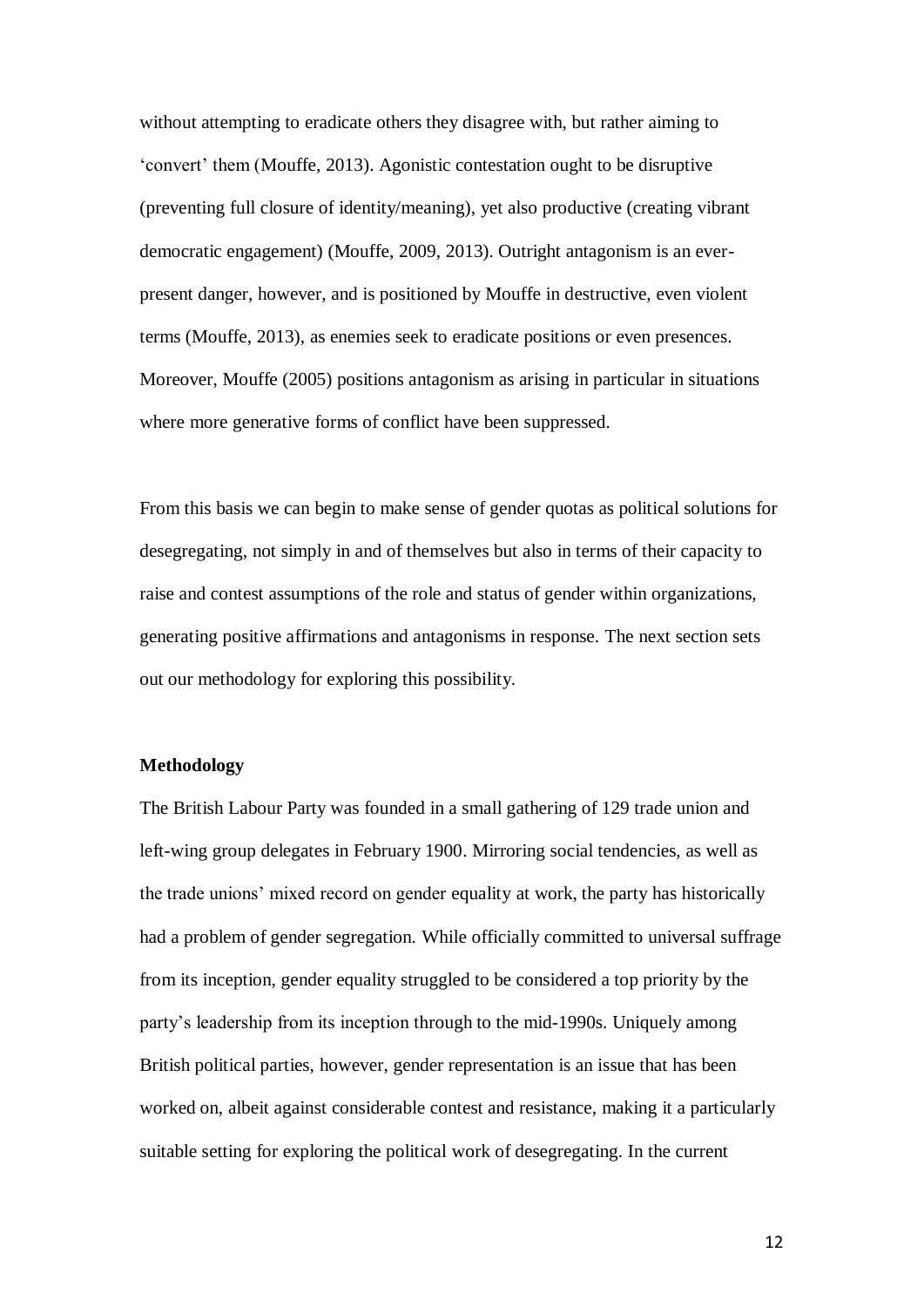parliament, elected in 2019, Labour counts more women (104) than men MPs. Between 1918 and 2018, Labour alone accounted for 57.8% of all women MPs elected (Keen, 2015). In the devolved nations of the UK the picture is even more striking. Since the Welsh Assembly was established in 1999, Labour has had near 50- 50 female-male representation and consistently has a higher proportion of women than other parties. This is remarkable progress; after the 1992 general election (the last without any form of desegregation intervention), only 37 Labour MPs were women from 271. At the 1997 general election, when Labour introduced gender quotas, 101 women were elected as MPs (24% of cohort). Labour is far ahead of all others in this (compare, for example, the Conservative Party's 2019 result of 87 women elected, alongside 277 men).

Labour's main approach to gender desegregation is the all-women shortlist (AWS). AWS implementation means that when there is a vacancy in a seat, party officials choose to restrict the choice available to local party members in their selection process to women only. Wales was of particular interest to us as it was the site of considerable contestation regarding the implementation of quotas. Firstly, arising upon the establishment of the devolved Welsh Assembly in 1999, an intense public debate emerged concerning the party's decision to implement a 'twinning' policy to select its candidates for the new institution. Under this plan, two winnable constituencies were twinned with one another and party members were mandated to select a woman as a candidate in one or both seats. The policy was narrowly approved in a special conference following months of heated disagreement, with opposition largely coming from poor and former industrial constituency parties. Then in 2005, the parliamentary constituency of Blaenau Gwent, a former centre of coal mining and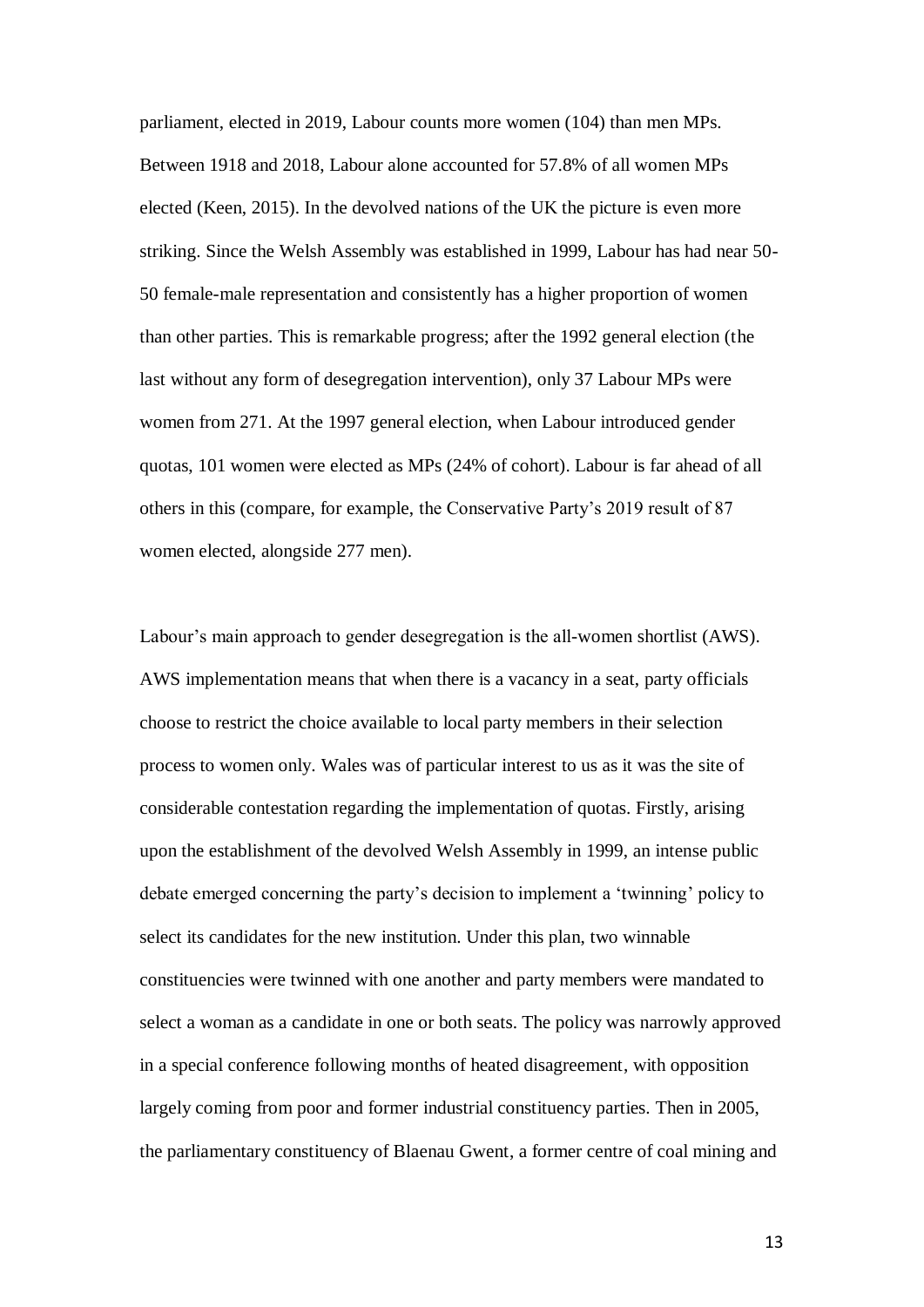steel production with high levels of unemployment and long-term illness, became the focus of the next controversy. At the 2001 general election, it was the safest seat in the UK. The incumbent Assembly Member (AM) for the area, a popular local Labour politician called Peter Law, led a local grassroots resistance to the imposition of an AWS. Buttressed by his supporters and a wave of popular support, Law left the party to stand as an independent candidate and he won the election, becoming both the constituency's MP and AM. He died less than a year later and antagonisms were reopened through two by-elections to fill the now vacant AM and MP roles. These were won by two left independent candidates – Law's wife, Trish Law, and his former agent, Dai Davies – who positioned Labour as elitist and out of touch with local needs. Both seats have since reverted to Labour. The twinning and Blaenau Gwent episodes were frequently cited by our participants as instances where issues of gender justice collided and were interspersed with broader issues of class and material justice.

The gender quota system within Labour has therefore been successful in terms of generating change but has also provoked contestation and resistance. To better understand these contested dynamics, we selected a purposive sample of elected politicians, party members and officials within the Labour Party, which, at the time, was the only UK organization using a quota system to change its demographic professional profile. We conducted 21 semi-structured, in-depth interviews with party members, elected representatives and staff involved with the implementation of and campaigns for/against gender quotas. Of these, 11 were parliamentarians, two of whom were also former members of party staff; six were members of party staff; and four were party members. We interviewed 13 women and eight men. The interviews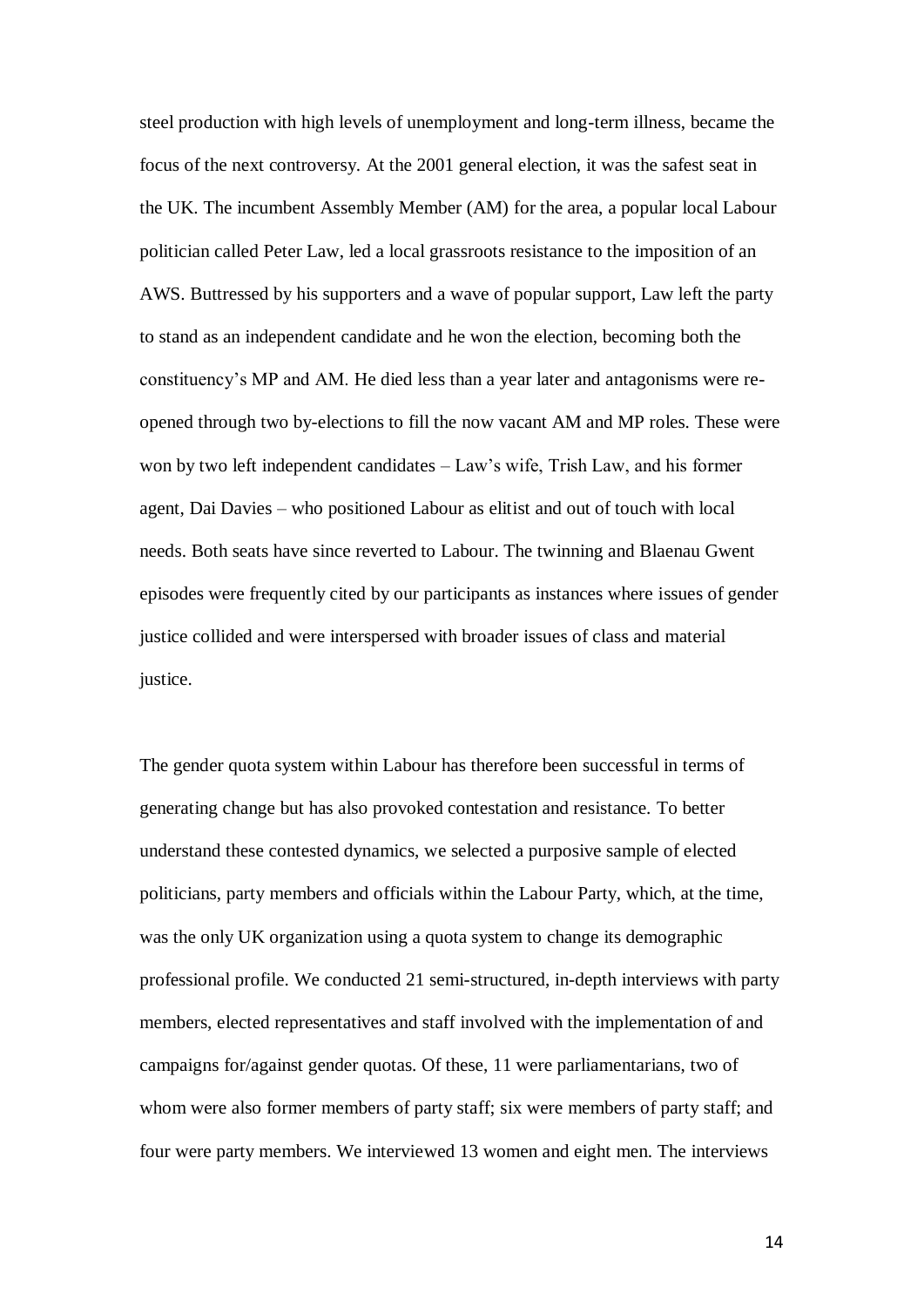explored the reasons our participants had become members of the Labour Party; where they stood in relation to gender quotas; and their role in the initiatives to introduce and implement quotas. The rationale for this design was to surface some of the foundational associations participants had with the organization and how they positioned notions of gender balance. Conducting interviews was a pragmatic choice of method, acknowledging the well-established difficulties of gaining sustained research access within political parties (Lees-Marshment and Smolović Jones, 2018). Interviews provided us with an extended and focused series of accounts of desegregation initiatives, with the historical nature of the events encouraging participants to glean some lessons from what they had experienced, and we acknowledge that this focus necessarily misses the possibility for a 'rawer' and more immediate set of impressions that would have arisen from a participant-observation approach.

We transcribed the interviews and analysed them informed by the principles of postfoundational discourse analysis (Jørgensen and Phillips, 2002; Smolović Jones et al, 2019), with a particular focus on the contingency of language. We assumed that the articulations of our research participants were partial and contingent attempts to ground meaning related to gender and, indeed, the nature of the organization itself. This process followed three stages.

First we focused on searching transcripts for, and analysing the operation of, empty signifiers (Laclau, 2015), which enjoy a privileged status in post-foundationalism. They are taken to indicate the underlying appeal and logic with which people hold together their sensemaking and sense of self. The emptiness of empty signifiers is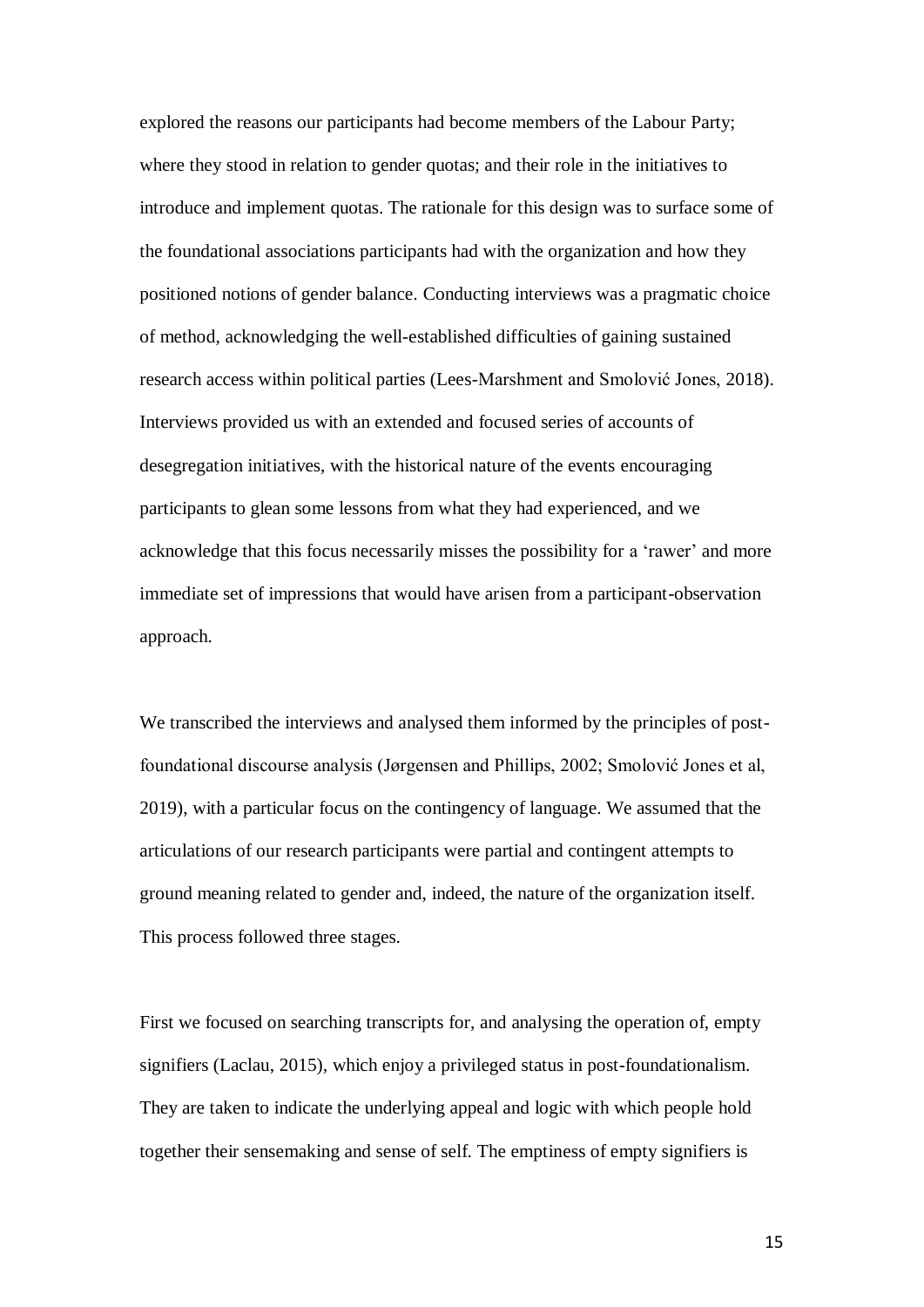achieved through their function as nodal words within a contingent system of language. They are marked by both 'overdetermination' and 'underdetermination' (Laclau, 1994: 66), meaning that they hold a curious status of being packed full of significance but also being light and loose of concrete meaning. As such, an empty signifier "can be (almost) whatever one desires it to be" (Kenny and Scriver, 2012: 617; see also Islam et al, 2017), but can also indicate the 'compelling utopia' (ibid: 616) a particular group works towards.

Empty signifiers were identified through repetition and by the way they connect and hold together other associations within a person's articulation. Notions of 'equality' and 'fairness' in particular drew together a host of memories and associations. We bracketed each instance of equality and fairness and analysed the sense made of these in relation to the extended articulations surrounding them.

Second, we analysed the meaning articulated in relation to empty signifiers. We worked with the post-foundational concept of the chain of equivalence, seeking to understand how an articulation is assembled and who is evoked by a speaker to accomplish a particular grounding of meaning (Islam et al, 2017; Kenny and Scriver, 2012; Smolović Jones et al, 2019). This means paying attention to who and what are regarded as bolstering a certain claim, alongside who is regarded as standing in antagonistic opposition to the articulated chain. Antagonism is of central importance, as chains of meaning are constituted as much by the antagonisms they exclude as by the more positive associations included (Mouffe, 2013: 18). For Mouffe (2013: 18), the external antagonist, a "'they'…will serve as a 'constitutive outside' for the 'we'", and this antagonistic relationship is the hallmark of the "moment of the political".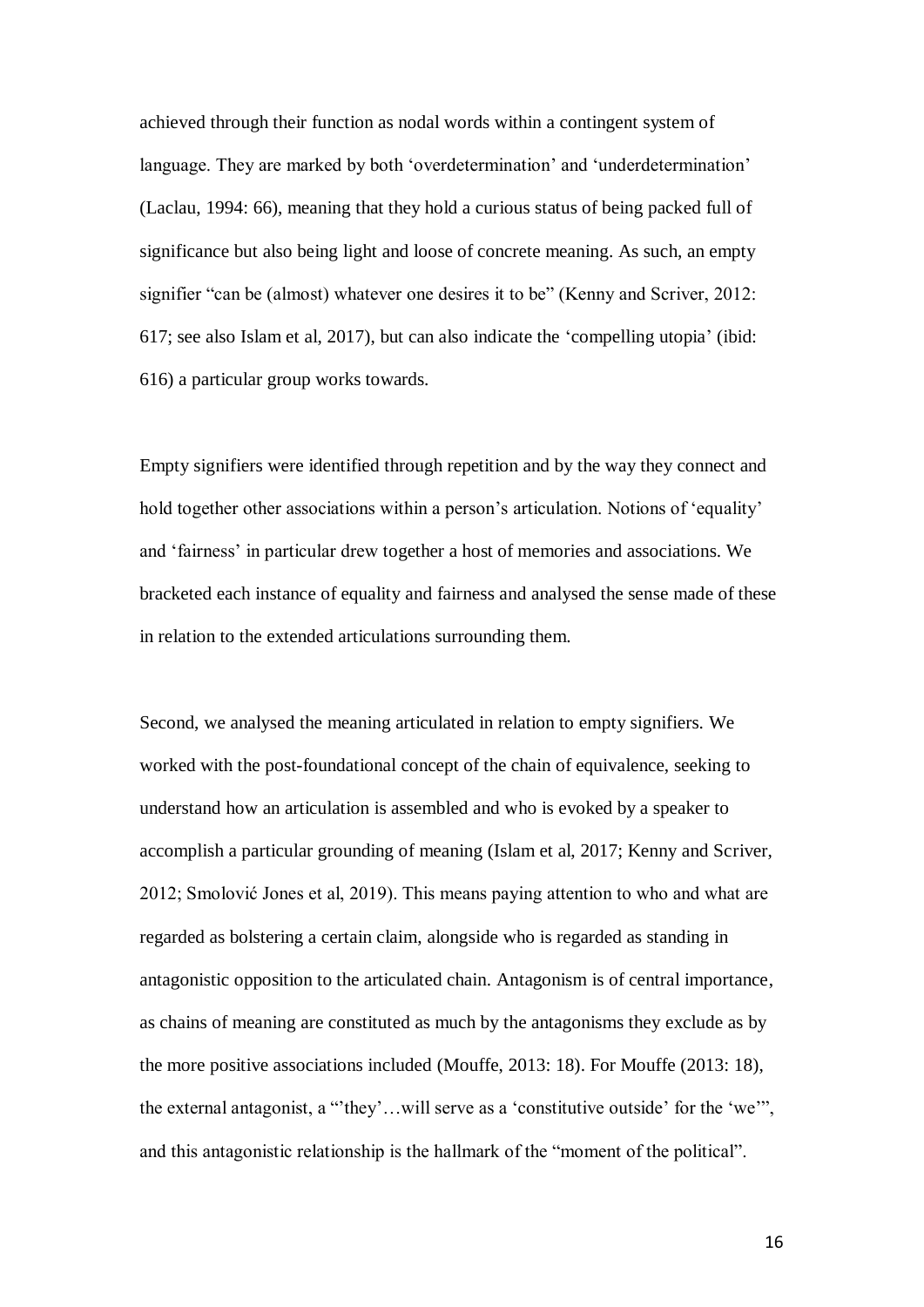Third, we sought to make sense of how the process of managing or resolving conflict was articulated. Mouffe's (2013) distinction between antagonism and agonism proved a useful initial heuristic to understand underlying logics of how actors and groups related to one another in various disputes. Yet after careful reading and re-reading we were unsatisfied with this somewhat binary distinction, noting significant overlap and nuance. We now elaborate on these nuances through our political analysis.

### **Politicising the ontology of organization: Equality**

It was striking that research participants drew on the same empty signifiers in their articulations in favour of and against the use of quotas. This signals a sedimentation of the core values of the organization; yet quotas had the effect of raising and magnifying differences, surfacing previously subdued feelings of hostility towards perceived power imbalances and institutionalised inequality. Gender as a practice was therefore politicised and politicising, its taken-for-granted status contested, as notions of gender justice collided with notions of economic and social justice, raising doubts about the commitments to equality that underpinned the organization's sense of being.

A strong socialist ethos accompanied the push for equality through quotas. For many, it was about the "equality principle" (woman, parliamentarian) that laws should be made by legislators who are representative of their communities, so as not to "exclude" anyone. For one male former party official, gender equality and socialism were inseparable and the "battles" for both of them deeply "political", as he illustrated in this story: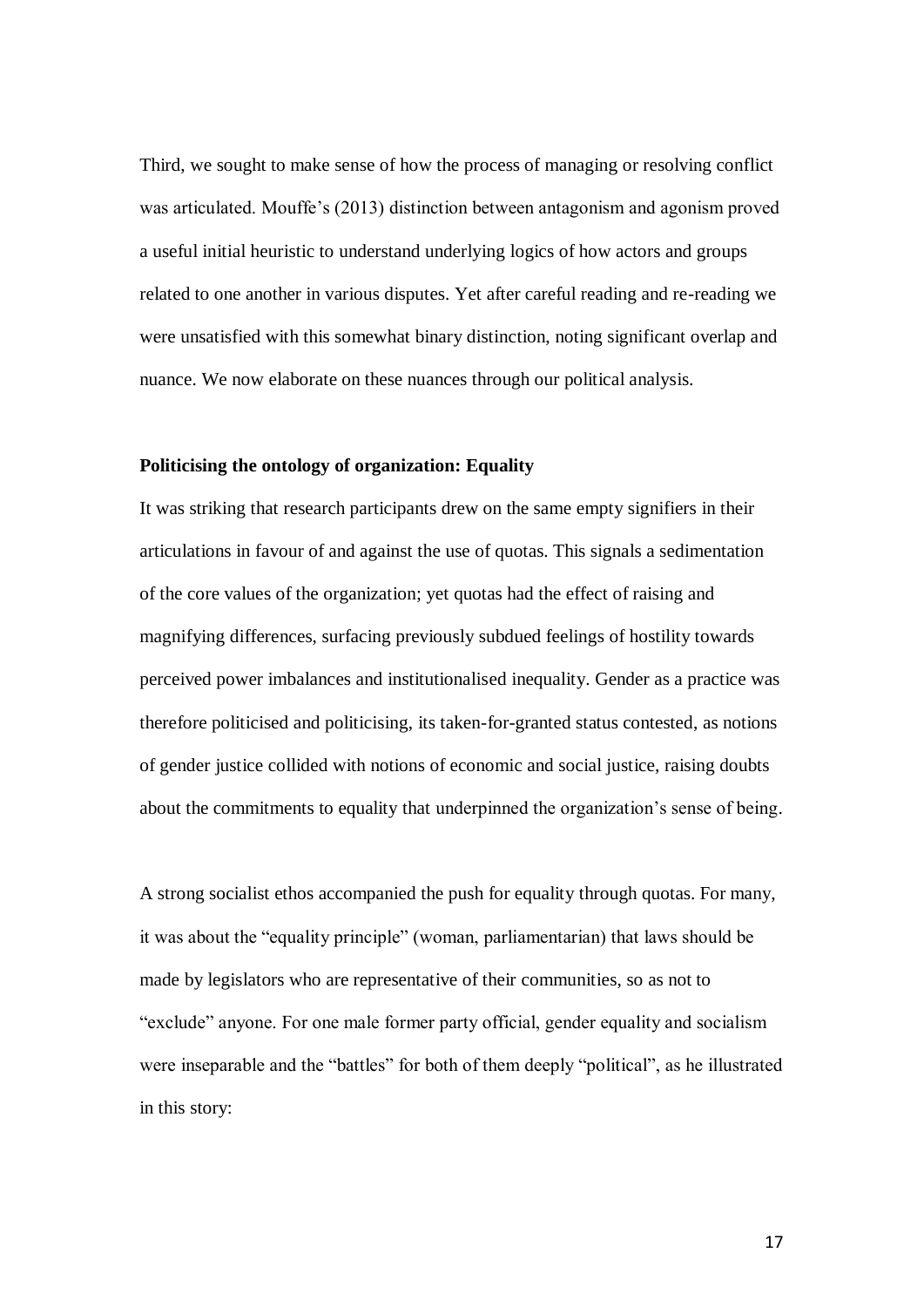*My mother was a miner's widow, buying our first ever fridge. We were becoming middle-class. My father had died and she was working in a factory, well paid, but, you know, and she was getting this fridge on hire purchase and they said 'Right, we'll need the guarantor.' They said 'It's a man who will say that we can do this,' and she said, 'Well, I haven't got a man, I'm a widow and it's my money.' You've got a patent connection between outdated laws not being changed and an absence of the people affected by those laws in power and it's not just about gender, it's about class as well, obviously. But, you know, women get it worse, working-class women have a harder time than working-class men. And here was an opportunity.*

Equality in relation to gender is articulated in a chain of equivalence that draws in an honest and hard-working working-class widow trying to build a home, who is thwarted by an external antagonist and an unnamed presence responsible for creating discriminatory law. Gender quotas are framed in the story as presenting an "opportunity" to defeat this sort of taken-for-granted politics-as-usual where women are assumed to be answerable to men. The participant here is making the claim for desegregation indirectly, stating that unrepresentative institutions are more likely to produce unequal everyday social experiences.

Women research participants had assumed the existence of a generally shared commitment to equality within the party – a chain of equivalence of people and language that gave primacy to notions of equality. This assumption was shaken by their experiences of quotas. In the words of a female former party official: "I couldn't understand because I start on the premise that I will be treated equally." She realised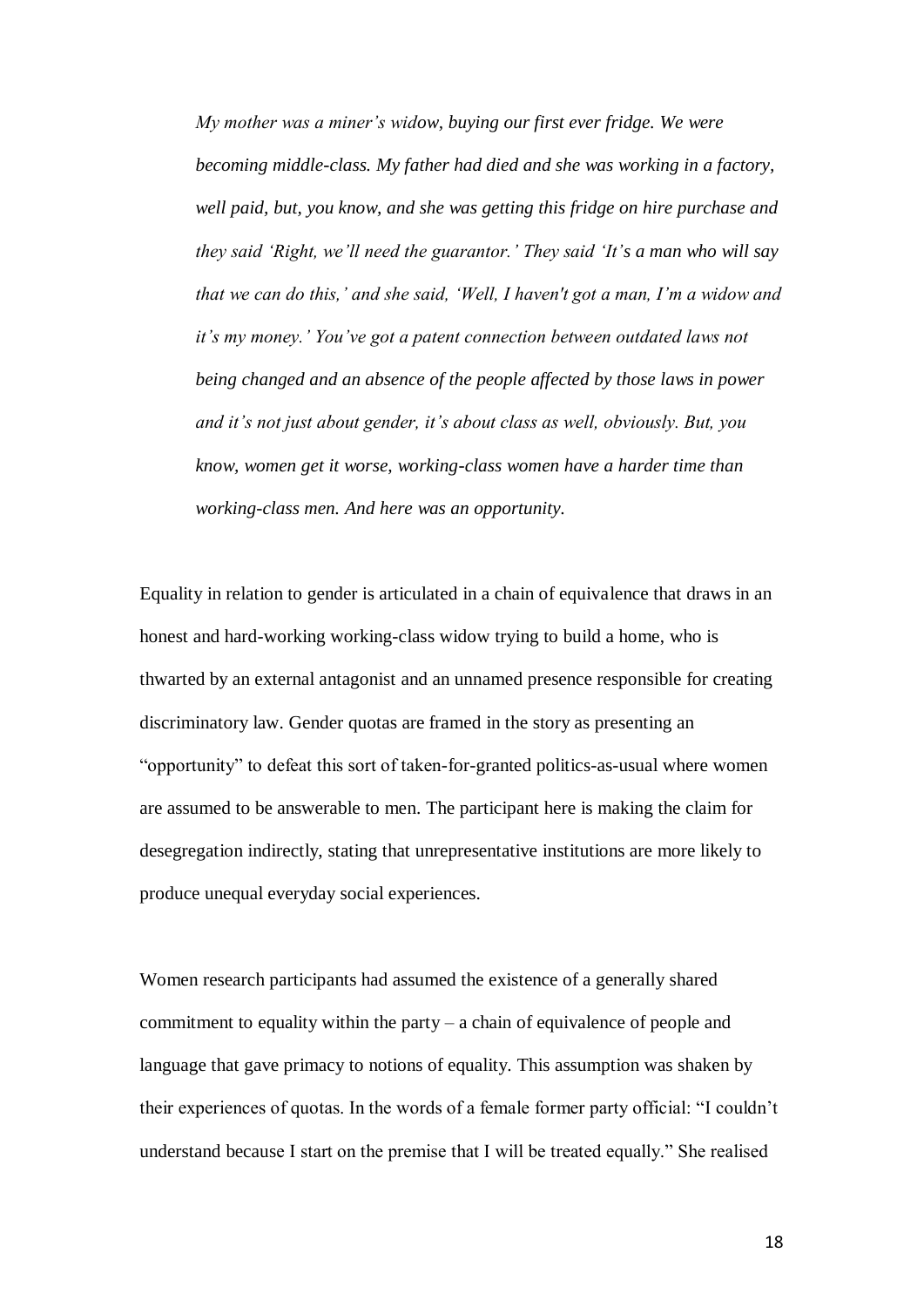she was working for an organization where others saw its foundational premises as *being* very different. When she worked later as part of the implementation team for quotas in the Welsh Assembly, she recalled discussing the matter with an influential councillor. She warned him that not taking action would result in the Assembly looking like a prominent county council, which at the time was almost exclusively occupied by older white men. The man replied: "What's wrong with that?"

In local constituency parties research participants also grappled with a sense of unravelling as chains of unity amongst comrades committed to equality, established over years of campaigning together, came apart. In the words of a constituency officer, "that was…hurtful. These people who claimed to be…you would expect people on the left to be, to be fighting for equality and fighting for poorer people. We're a party of equals, aren't we?" A sense of disorientation was articulated as what formerly constituted a strong chain of equivalence around the notion of equality was disrupted, prompting a political response. That political response manifests as a repositioning of the chain, with previous allies now recast in adversarial terms outside the chain of equivalence, actors whom the newly forming chain must now overcome to achieve equality.

Opponents of quotas also cited equality as fundamental to their struggle. These people were predominantly from former industrial towns, amongst the poorest areas in Europe. Investing time and effort into the Labour Party was one way in which they could proactively work for a more equal society, but their opinions of the Labour governments of the late 1990s and 2000s were largely negative; a sense of an inequality even within Labour prevailed and they shared a view of the party hierarchy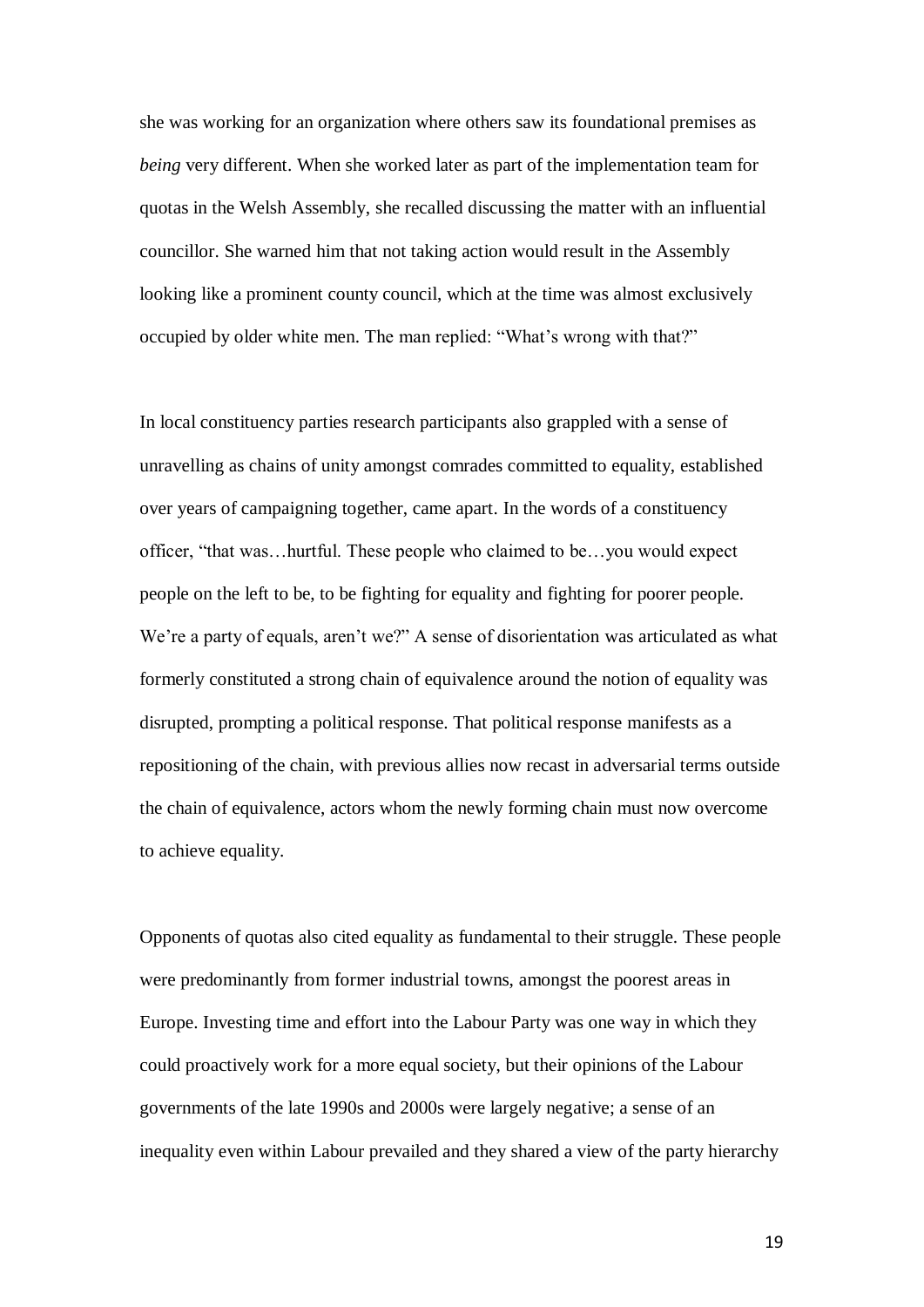as privileged outsiders. Proponents of quotas were articulated as outsiders to *their* chain of meaning, people removed from daily class struggles. In the words of a male former MP: "If we're talking about equality and equality of representation, then how on earth can someone who's never walked outside an office environment really understand your factory worker, your fireman, your policeman?" This is articulation of a chain that positions "ordinary" working-class people (although we note use of the male 'fire*man*', 'police*man*') in opposition to the "office worker". It is given force through use of the verb "walking", connoting a sense of the speaker as an active politician-worker embedded within the struggles of a working-class community and outside the sedentary "office" bubble of establishment politics.

Another male former MP – who agreed with quotas but also understood the opposition - positioned inequality in terms of the erosion of previous chains of solidarity and sociality within working-class communities, described as "a sense of a community that feels increasingly left behind, losing out, and expressing itself in the structures of the Labour Party as well":

*If you were a miner, it might have been a shitty job and a dangerous one but you had pride, you had comradeship, the Royal Legion, or rugby to go to and to be a part of that culture. There was a sense of identity and a sense of future and their kids got houses and you got a pension. And your kids, if they made it to university, the handful that did, they got grants and there weren't bloody fees at the end of it. [Now] you can't get houses, there are no pensions, the few bright kids who make it through the system get clobbered. Jobs are insecure and there's no pride in them in that sort of working-class-solidarity*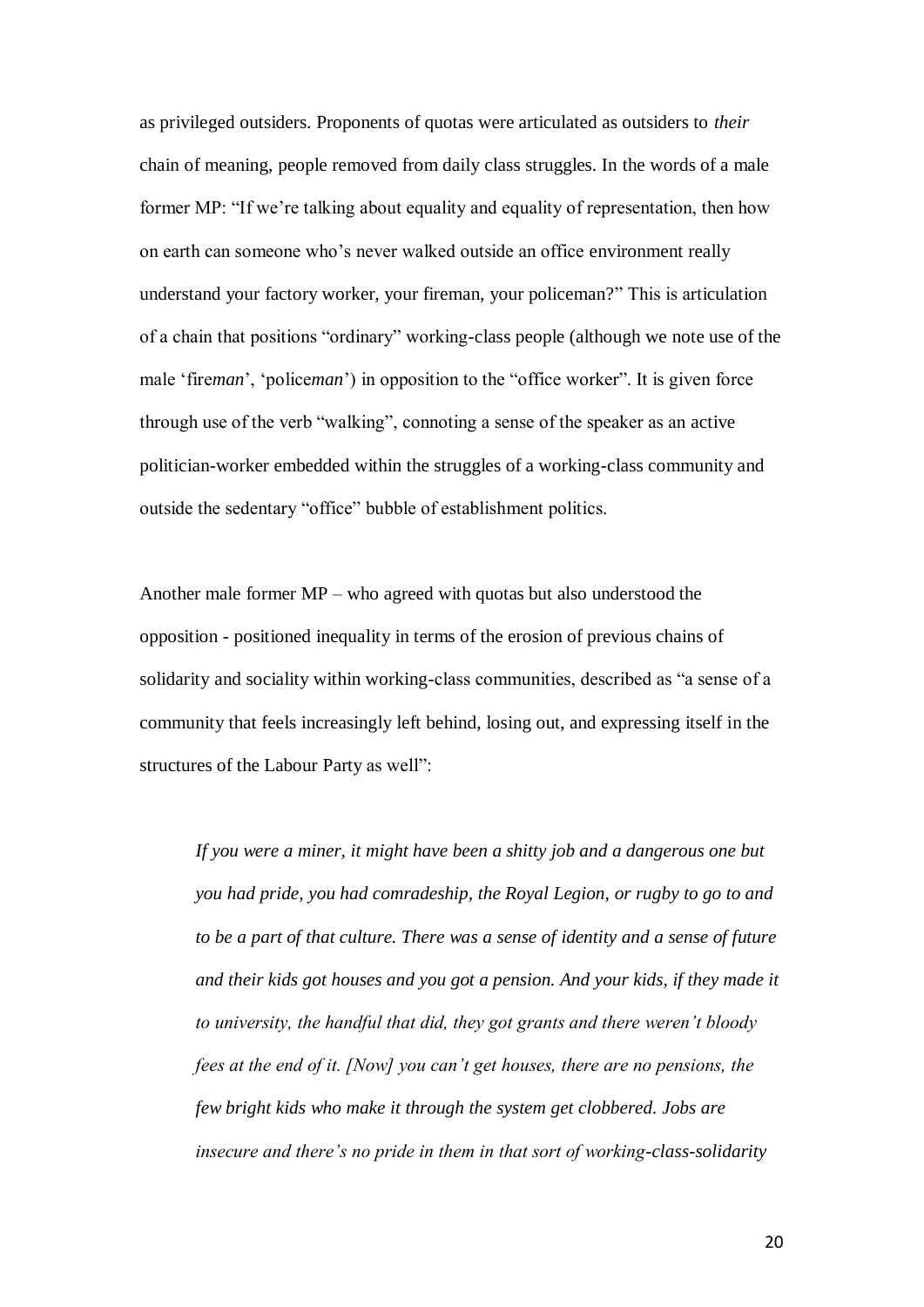*sense. I think that's what's behind it all and that infects, and I think infects is the right term, it infects the milieu in which these AWSs operate.*

A sense that Labour had been passive or inactive in the face of these profound social and economic inequalities, in the view of the former MP, had coloured responses to quotas, magnifying a sense of alienation from party. In this extract we see the string of chain associations – "shitty job", "comradeship", "Royal Legion", "rugby" unravelling and the 'infection' of antipathy setting in as a result. Likewise, a female party activist active in opposition to quotas articulated her position in terms of addressing economic inequality in communities as a first priority: "Welfare benefits, we'll start there. Then we'll move towards a more equal society as we go up the scale." For her, the use of quotas for elected representatives, far from addressing an issue of inequality, was itself a symptom and articulation of inequality, of an organization seeking equal gender relations but acting contrary to principles of equality in relation to the poor.

Introducing quotas, therefore, had the effect of bringing to the surface a range of previously subdued disaffections related to the key notion of equality, which in turn unravelled previous alliances and understandings.

### **Politicising the ontology of organization: Fairness**

Notions of fairness were important empty signifiers, helping participants articulate the need for, and opposition to, gender quotas. Fairness was connected to procedural fairness, justice, and the role of organizations (including governments) in intervening to redress opportunities and outcomes.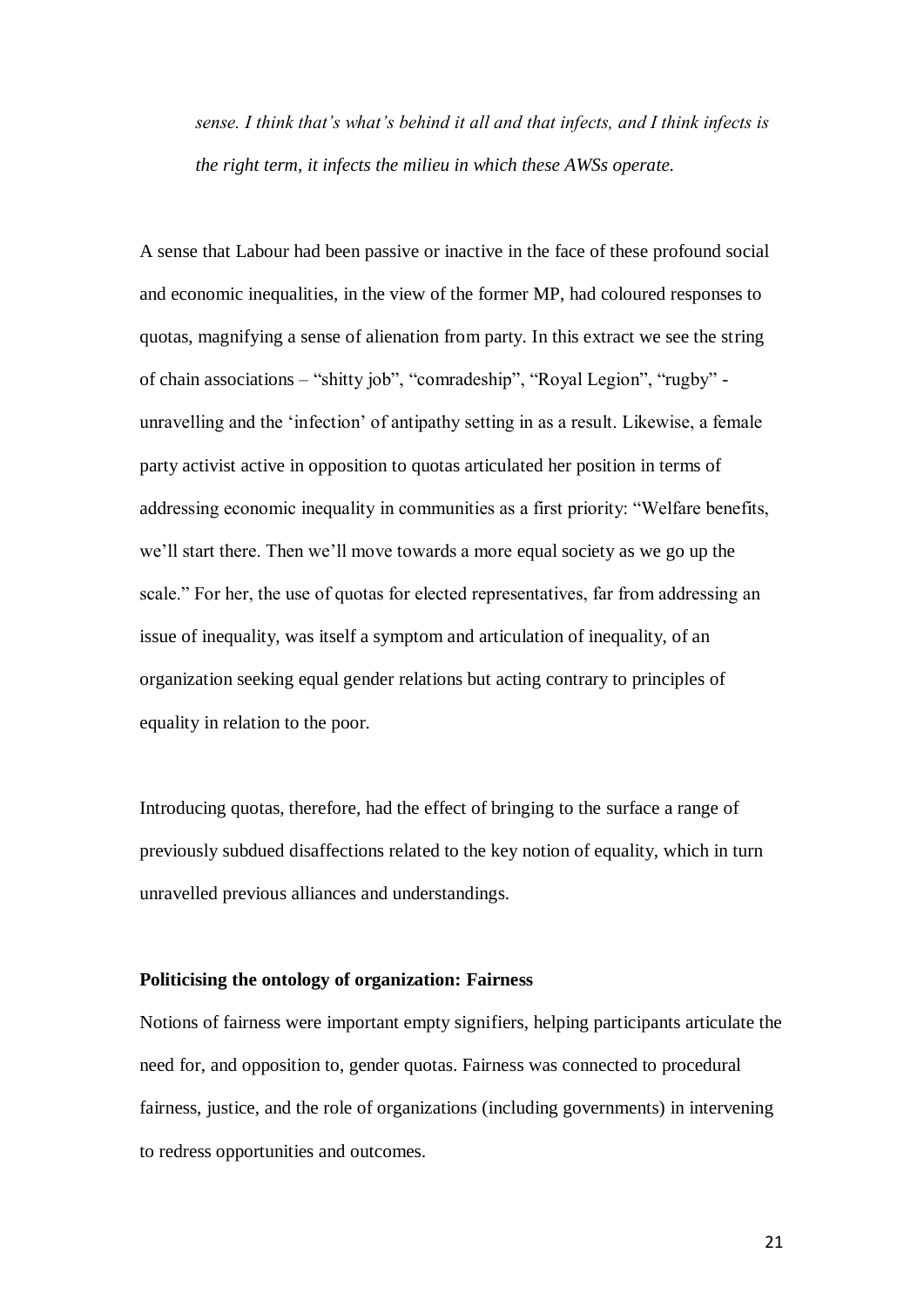Opponents of positive action on gender shared stories about unfairness in the procedures and practices of the party that gained fresh significance in light of quotas. These were chiefly concerned with examples of 'safe' Labour seats where men in favour with the party leadership had been allowed to stand for selection, when an AWS should have been imposed. Opponents could therefore say they did not object to the principle of quotas but were concerned about implementation, making an association with fairness. In the words of one male former MP, "If we are talking quotas, I've got no problem with that, but it must be done fairly." A woman party member said: "You're right it [candidate selection] is changing too slowly. It is unfair towards women. There's no question about that." However she then continued, describing how an "unfair" system of quotas would undermine trust in party and the women selected. Such sentiments were widely shared and expressed, with one female quota supporter expressing concern that they were being used as a "blunt instrument" that was damaging the sense of "fairness" party members expected: "On the surface you've got a very fair system which will work, but then I think it's being tainted by the way it's being adopted. I mean, where's the criteria?"

For quota supporters, their introduction was related to reasserting 'fairness' in counter-distinction to alterative moral signifiers viewed as antithetical to the values of the organization – chiefly a failed form of meritocracy. As one male party official said, "You know, it's not a meritocracy. It's flipped on its head. Our processes are not fair right now. If they were fair, we would have had a damn sight more women selected." Politicising gender for these officials and campaigners therefore meant challenging assumptions about the 'fairness' and associated 'merit'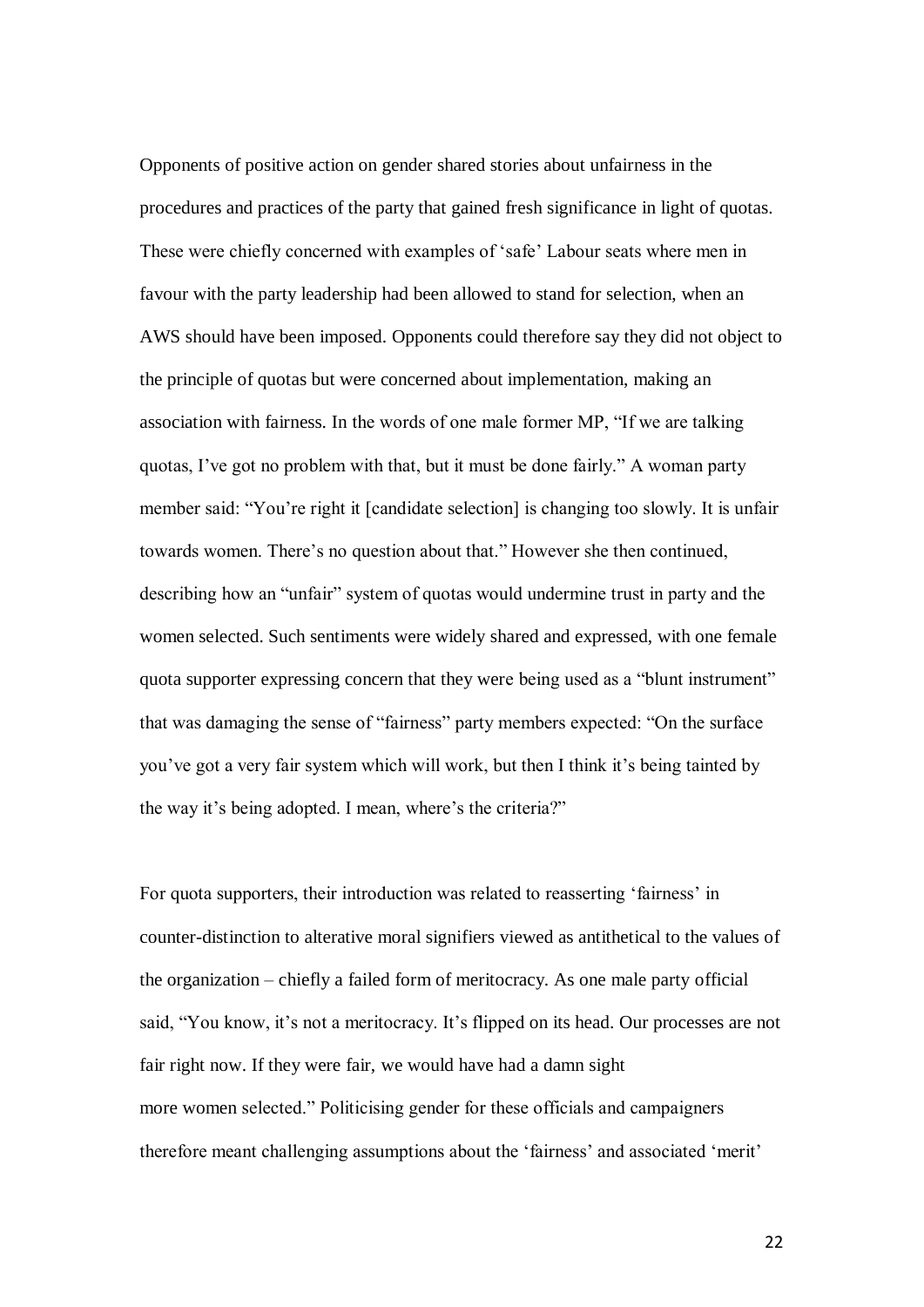systems supposed to be at work in the party, a 'flipping' of the conventional logic held as synonymous with what it meant to belong to a party committed to fairness.

Fairness also articulated a sense of moral consistency amongst supporters of quotas, with argumentation offered that as Labour politicians stood for implementing fairness in society through legislation, it was inconsistent, even hypocritical, for these same legislators not to reflect the societies they represent. Gender therefore became a surrogate for more generalised fairness. In the words of one female MP: "If you're making laws with just one section of society, you're bound to be making laws that are less welcome, less inclusive."

Here the actor of 'woman' performs a political function in disrupting a taken-forgranted notion of fairness, with fairness being vital to the process of making laws that work for a whole society. This notion of woman acting as surrogate for a more general politicising of fairness was captured by one female AM, who, after introducing the notion of 'fairness', explained:

*It's not just with women but with other groups: how can you say you truly reflect the general population? I always think when people get really cross about [quotas] and say 'Oh it's terrible because, you know, Joe Bloggs, he's missing out on a seat,' that actually it's not about the individual, it's about the collective isn't it? It's about the collective good, the common good.*

She builds a chain of equivalence around the notion of fairness. The central actors are women but she soon expands her articulation to include "the general population",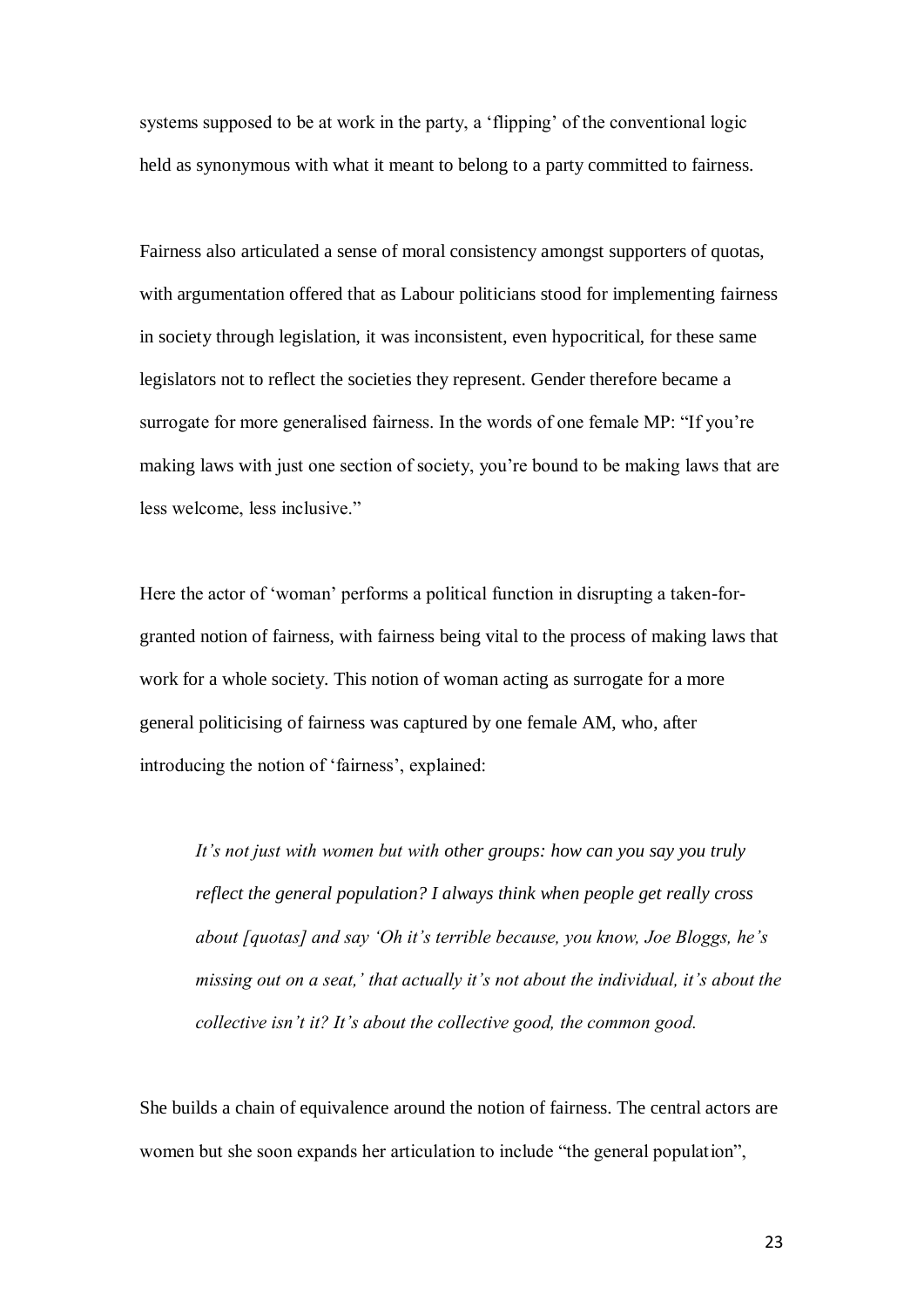because law affects everybody in a society. External to this chain are a generalised "people" who "get really cross" and a (male) figure of "Joe Bloggs". These people are positioned as missing the point: fairness, rooted in a moral system of the common good, needs to trump individual self-interest. The notion of fairness for women is therefore placed in a chain that serves the purpose of generalising a political project of fairness, politicising gender, certainly, but also the party's sedimented assumption of fairness as core to its existence.

So far we have drawn out two empty signifiers politicised in intra-dependence with gender. This was ontological in the sense that it disrupted what it meant to belong to the organization. As equality and fairness were positioned as existential commitments – the very reason for the organization's being – disrupting them necessarily entailed political contestation. Yet identifying and expanding on these ruptures does not bring us closer to conceptual clarity. Next, therefore, we proceed to theorise two practices for pursuing desegregation: '*standing up'* and '*walking with'*.

## **Standing up**

Quota supporters explained that they saw only two options, either backing down or *standing up* to what they viewed as intransigence from constituency-level parties or, worse, outright sexist and misogynist attitudes. *Standing up* falls somewhere between an agonistic and antagonistic approach. It seeks conflict but agonistically, through the machinery and processes of liberal democratic institutions, such as internal party selection procedures with nominations, hustings and voting processes, and if opponents of quotas left the party to stand their own candidate, in a public election. *Standing up* entailed confrontation – *standing up* to be counted (literally) in an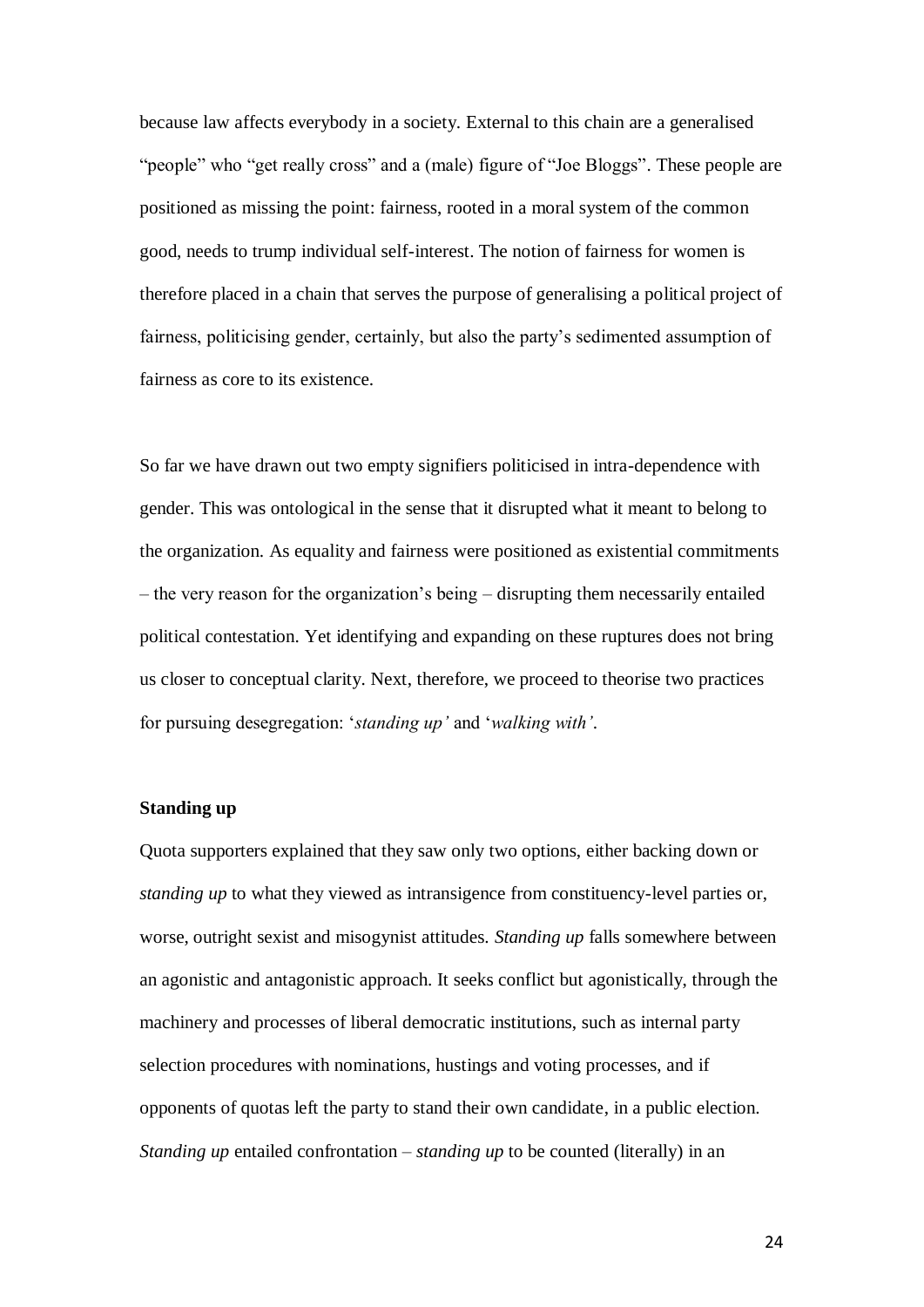election where a woman would be the candidate. Yet this agonistic approach did sometimes spill over into antagonism. The decision for opponents of quotas to 'stand up' was not a straightforward choice, as they felt a sense of loyalty, knew that they would need to leave the organization to support an independent candidate and feared an antagonistic clash with former comrades.

Both opponents and proponents of gender quotas recounted provocations to stand up. Recalling a meeting convened to determine whether a certain constituency would have an AWS, a female former party official said:

*And [constituency officers] came in and went, "We dare you." And it was like, "Come on then". They just sat there, arms folded. So instantly they raised the mood. So me and [MP] snuck out of the meeting and went, "We can't pick them. It would be awful". And [another MP]…persuaded everybody in that meeting, said, "No, you can't let them get away with it. We've got to make an example." Which was exactly the right thing to do, although super painful.*

To contextualise: it was normal practice at the time for the Welsh executive committee to call in officers of a constituency with a candidate vacancy for a meeting, where they would be asked to report on achievements in promoting the progression of women before a decision on AWS was made. This extract could describe the beginnings of a physical altercation rather than a democratic discussion, however – with provocations ("Come on then", "We dare you"), a moment of indecision, and quota supporters deciding whether to back down or *stand up*.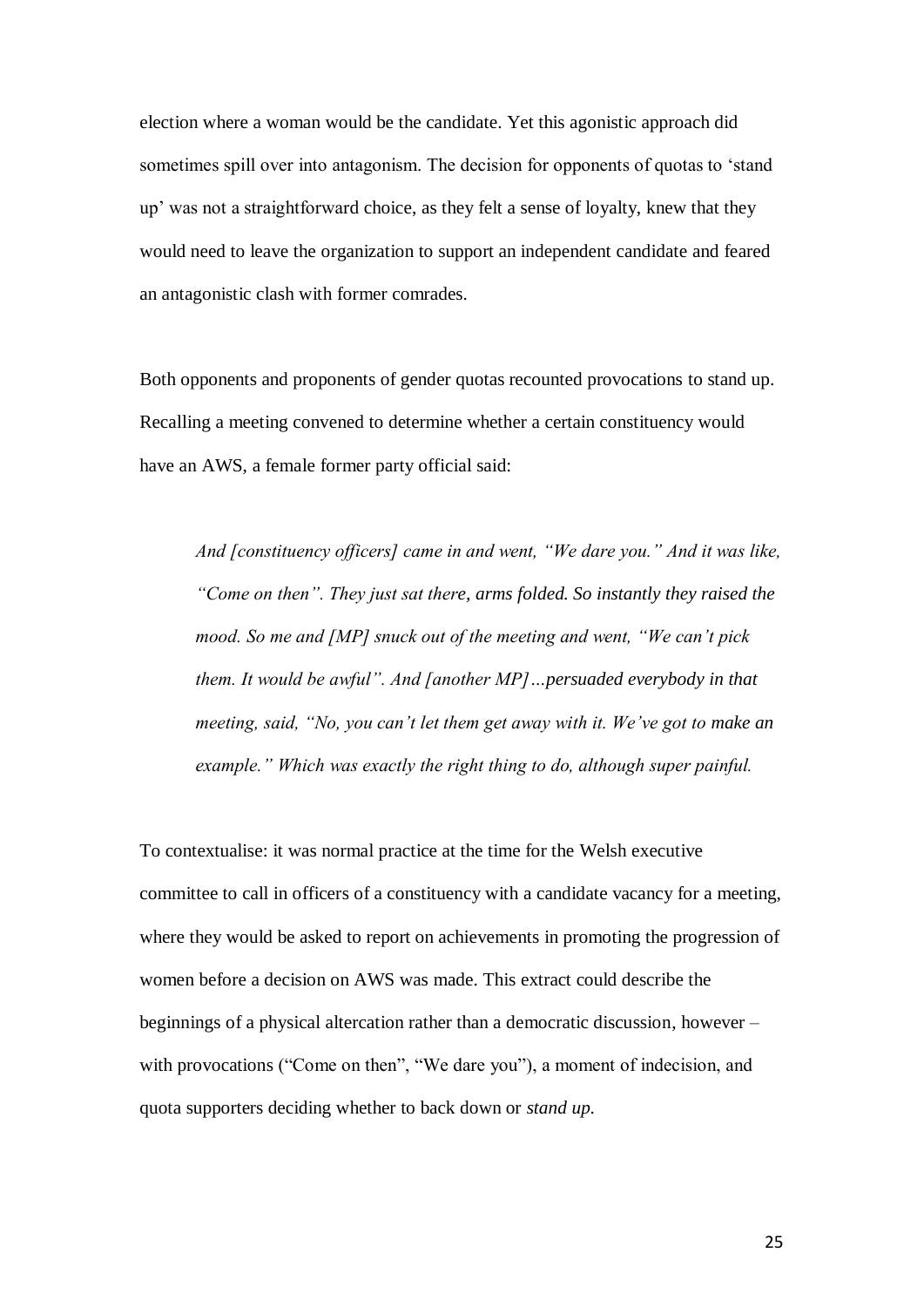The adjective "brave" was used by a number of participants, suggesting that they knew these decisions could result in antagonistic confrontations, with attendant stresses and anxieties - "like a civil war, like splitting families" (male, former MP). The antagonistic language of battle was significant, with quotas described as a "crusade" by one male former party official. This 'crusade' was cloaked in strong moral terms, as shaping "this new Wales", with others talking of a "responsibility" as the largest party in Wales – "if we didn't do it, no one would and nothing would change" (female party official).

The toll taken on both proponents and opponents was antagonistic. While opponents tended to talk about their campaigns in more liberating language, one male who defeated the party AWS candidate as an independent in an election and became a parliamentarian, described his experiences in terms of isolation, as people he regarded as comrades shunned him and behaved antagonistically. He recalled his experience of walking into the parliament chamber, greeted by "two individuals sat on the Labour benches. They actually shouted at me and said, 'We spit on you, traitor. We'll never forgive you.'" The antagonistic act of spitting, this time literal rather than verbal, was also described by one quota supporter, who recalled giving a broadcast interview outside a party event and "they were all there…spitting [at me]".

The experience for women candidates selected on an AWS could certainly be antagonistic, with one describing the bullying of local party members a decade after the original selection. Another described veiled comments received about her accent and not dressing appropriately. A candidate who lost an election having been selected through AWS described the election count as akin to experiences of dealing with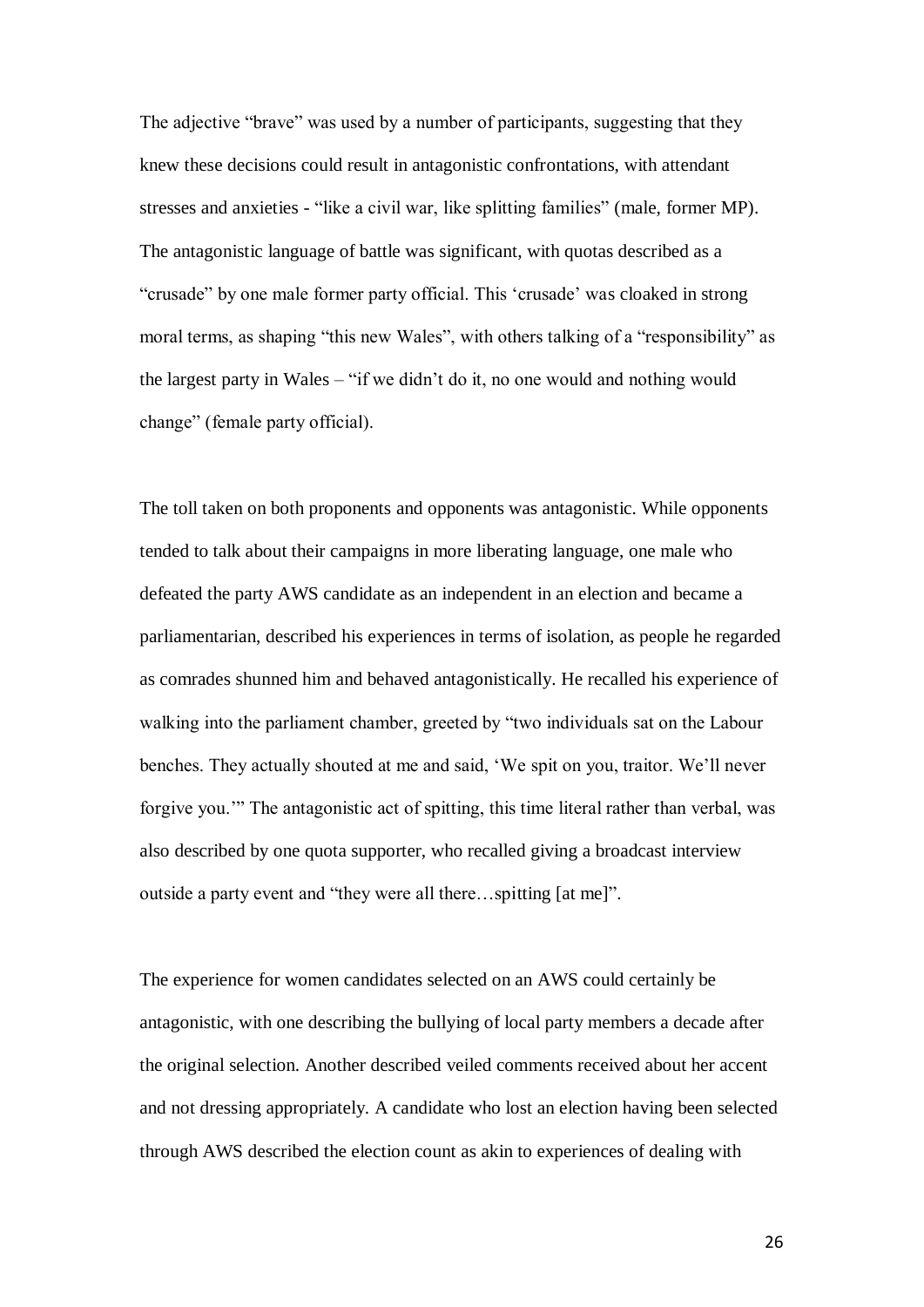National Front activists, but under the glare of national media presence and a packed hall: "People were pushing, they were shouting, you know, shouting unpleasant things."

For party officials, usually invisible actors in election campaigns, the impact was both embodied and antagonistic. In the words of a male former official, a particular constituency battle became his "whole life", with all other work, private and social commitments put on hold. Likewise, a woman official described a period of intense over-work: "I just did it all myself". Another male party official described sleepless nights followed by a period of illness after one local campaign.

Experiences of *standing up* were visceral for proponents and opponents, both sides working towards vindication of their sense of what it meant to be a party that stood for equality and fairness, but both also working towards the defeat of the other. Final satisfaction and understanding was often not reached for either side.

# **Walking with**

This was a practice described in terms that acknowledged the need for disruption of ontological assumptions of fairness and equality, but in ways that sought to reach common understanding. We think it is important to acknowledge it as an alternative and subtler, more agonistic practice than *standing up*, although perhaps also one with less potential for immediate, dramatic and radical change.

We see possibility for *walking with* in the common language and identifications drawn on by participants on both sides of the debate. Although differences existed in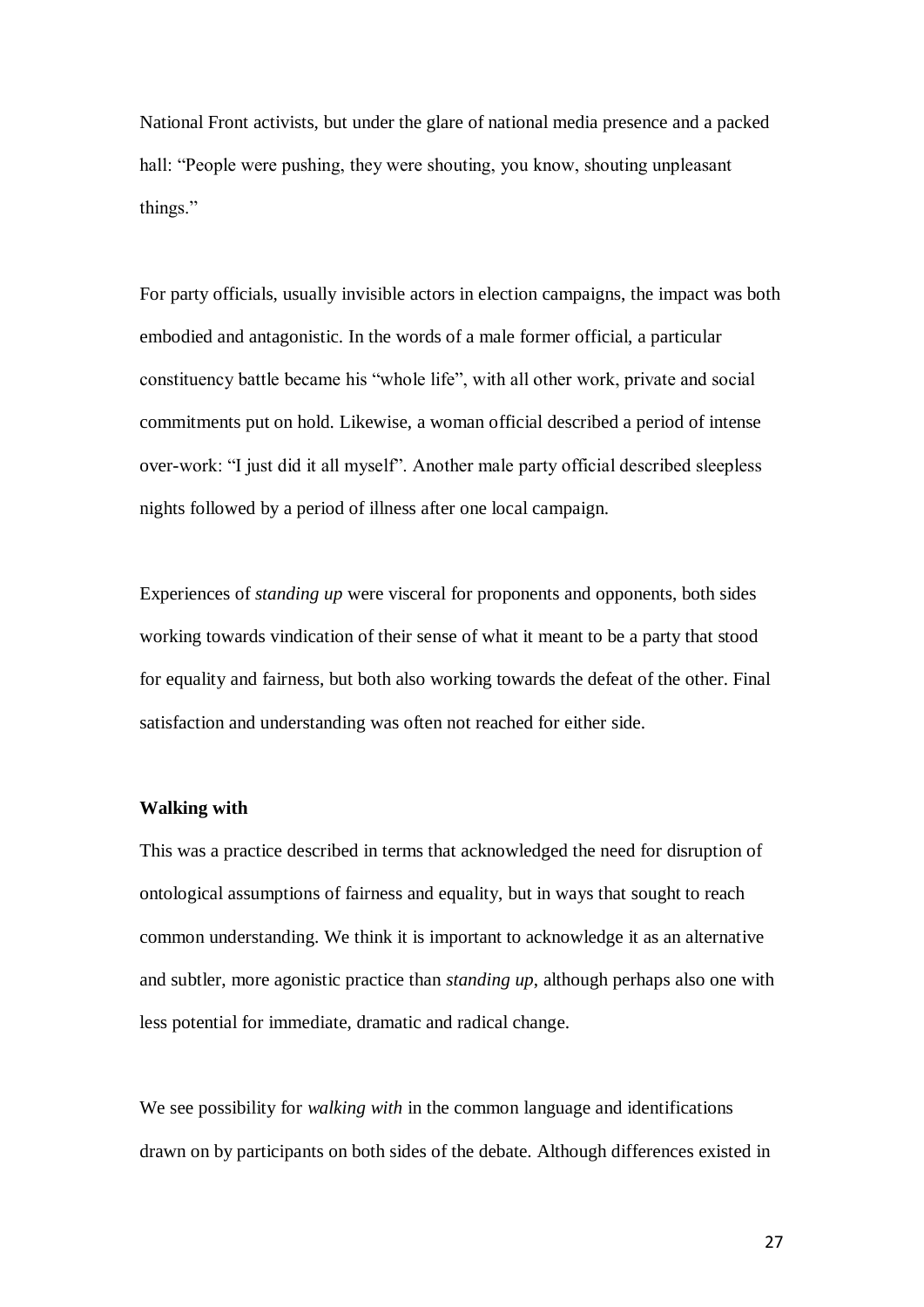terms of examples of breaches of fairness and equality, both sides appeared to register that these were essential principles. Furthermore, opponents of quotas acknowledged the twin problems of misogyny and sexism. One male, a former constituency officer, described the goal of securing more women's representation as a "laudable ambition" executed "clumsily" through AWSs, while others disapprovingly shared stories of local male councillors enacting protectionist and exclusionary practices that held women back from equal participation in intra-party processes. The stories told on both sides of the debate were strikingly similar. Both also remembered past arguments in largely negative terms, as bitter, unhealthy and corrosive, whose legacy remained in damaged relationships: memories of *standing up* and losing were strong for all.

In terms of practice, *walking with* was described as time-consuming and subtle work, of stepping towards another to seek understanding, while being willing to reflect on harsh critique: "You spend, you know, time on the phone, time meeting them, sitting down with them," in the words of one male party official. These meetings, he said, could be tense and fraught but allowed all sides to articulate feelings and identifications: what it means to be a practitioner committed to equality and fairness and what that means in terms of practical actions.

This work had a temporal dimension. By beginning discussions early, officials believed they reduced the risk of being labelled as "outsiders". It was also important, we were told, to maintain dialogue after a decision had been taken centrally: "It's the fall-out from the row that kills you. It's not the decision you've taken, necessarily. It's whether or not you're able to hold people together after the decision has been taken" (male former party official). There is an acknowledgment here that "rows" will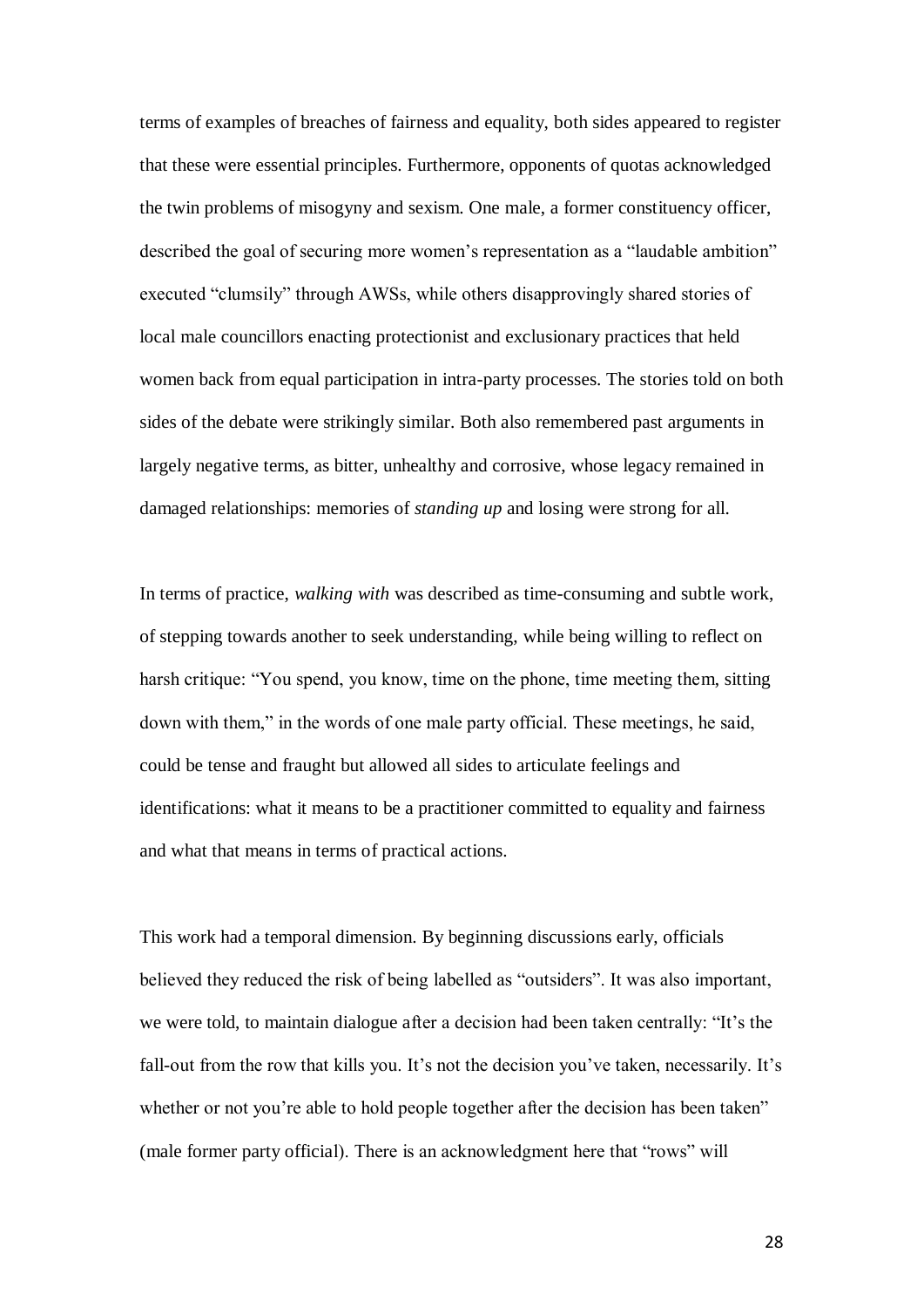happen, that people will fall out and tempers will be lost. There was always a danger present, therefore, that *walking with* would spill into an antagonistic *standing up*. Yet rather than viewing such conflict as a reason to stand up, it was drawn on as justification for *walking with*, for staying present with interlocutors after a decision had been taken, showing that you were committed to maintaining a partnership rooted in common values.

This proximity to antagonism sometimes necessitated, in the accounts of officials, a slowing down of desegregation activity, a 'stepping away' within '*walking with'*. Stepping away does not equate to giving up or not trying. Rather, it denotes a move that tests the readiness of a local party to engage and, based on clues gleaned from previous antagonistic experiences, temporarily backing off.

In the words of one male former MP: "Sometimes you just can't win the argument, can't win. I tried in [constituency], couldn't win it. I tried in [constituency] and I backed off because you couldn't win." The repeated refrain of this quote illustrates the struggle of *walking with* and a decision made to temporarily step away. Informing this was a pragmatic concern for keeping Labour representation in a seat – "the last thing we want is to lose the seat" was a familiar trope – but also of avoiding an association between AWS and pain or loss.

*Walking with* was therefore a subtle practice of pre-emptive engagement, maintaining a path of agonistic engagement that challenged gender norms and that drew on previous antagonistic experiences as a means of encouraging dialogue. But it was also a practice that involved a temporary backing off from AWS imposition when officials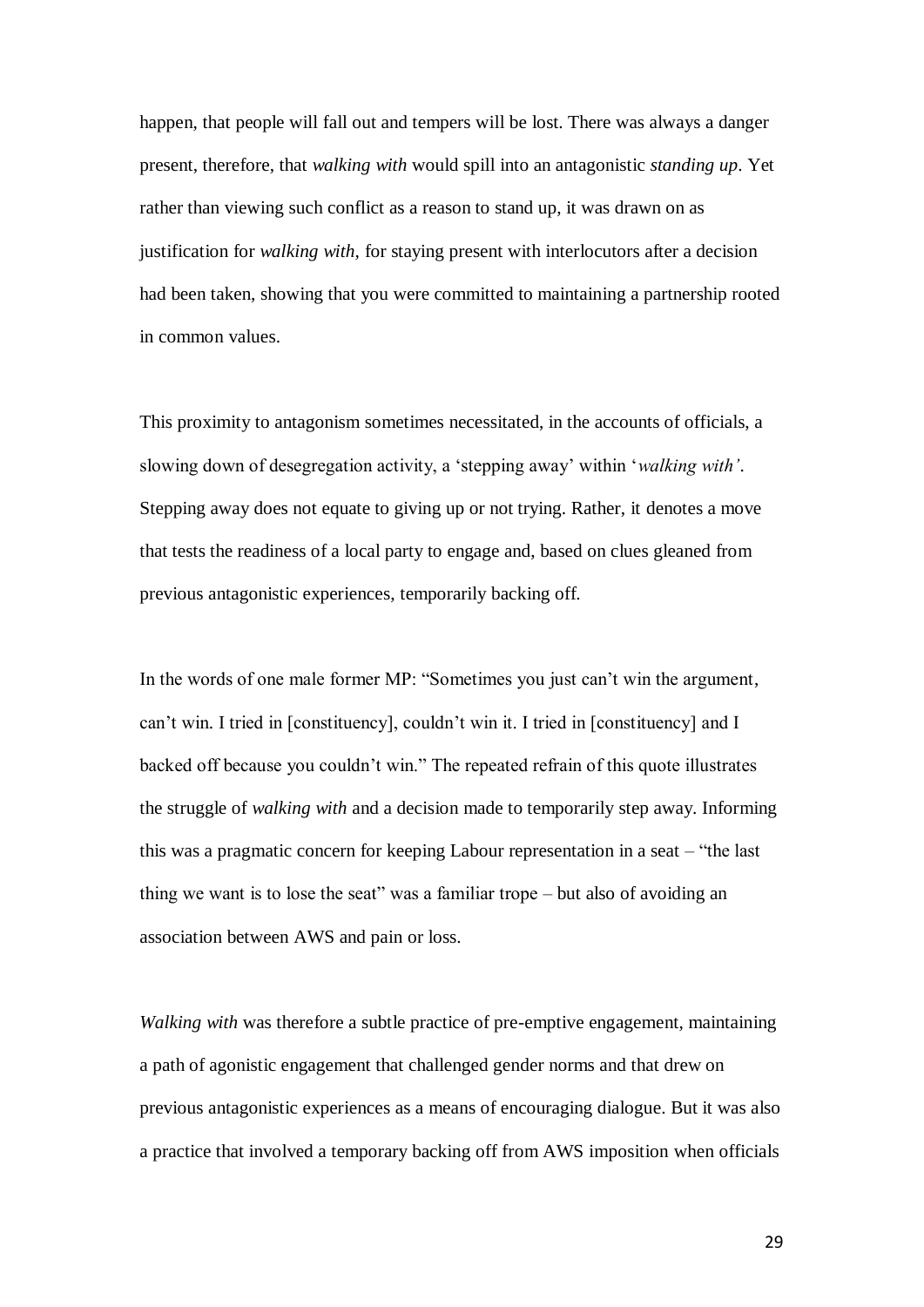and senior politicians felt that a practice of *walking with* would be impossible in that place at that particular point in time.

## **Discussion**

We offered two research questions and stated that we would address them empirically through interleaving agonistic theory and the gender de/segregation literature. We first asked: 'How does gender desegregation unfold in political and contested ways?' We have shown how radical forms of desegregation in organizations can be understood through seeing gender as a political practice (Mouffe, 2005; Pullen, 2006). In the case of politicised practice in our study, we see how quota implementation cannot be dissociated from other manifold identifications and practices of organization.

This shows that dissociating notions of gender from lived practice seems naive, as they are one and the same thing: deeply embedded and re-articulated daily. Such an insight chimes with claims made in some of the literature on quotas, which emphasises the distinction between changing the numbers of women in senior positions and changes to the everyday norms of organizations (Cockburn, 1989; Krook & Norris, 2014). While one may help lead to another, we cannot take such assumptions for granted and can instead view the desegregating of organizations as deeply political work. Hence proponents of quotas faced opposition from men and women (McDonald, 2016; Tiessen, 2004), recalling experiences of dealing with taken-for-granted sexism and misogyny (Ali and Syed, 2017; Johansson and Ringblom, 2017). Viewing desegregation as a matter of organizational language (Johansson and Ringblom, 2017), an instrumental win-win (Ness, 2012) or as simply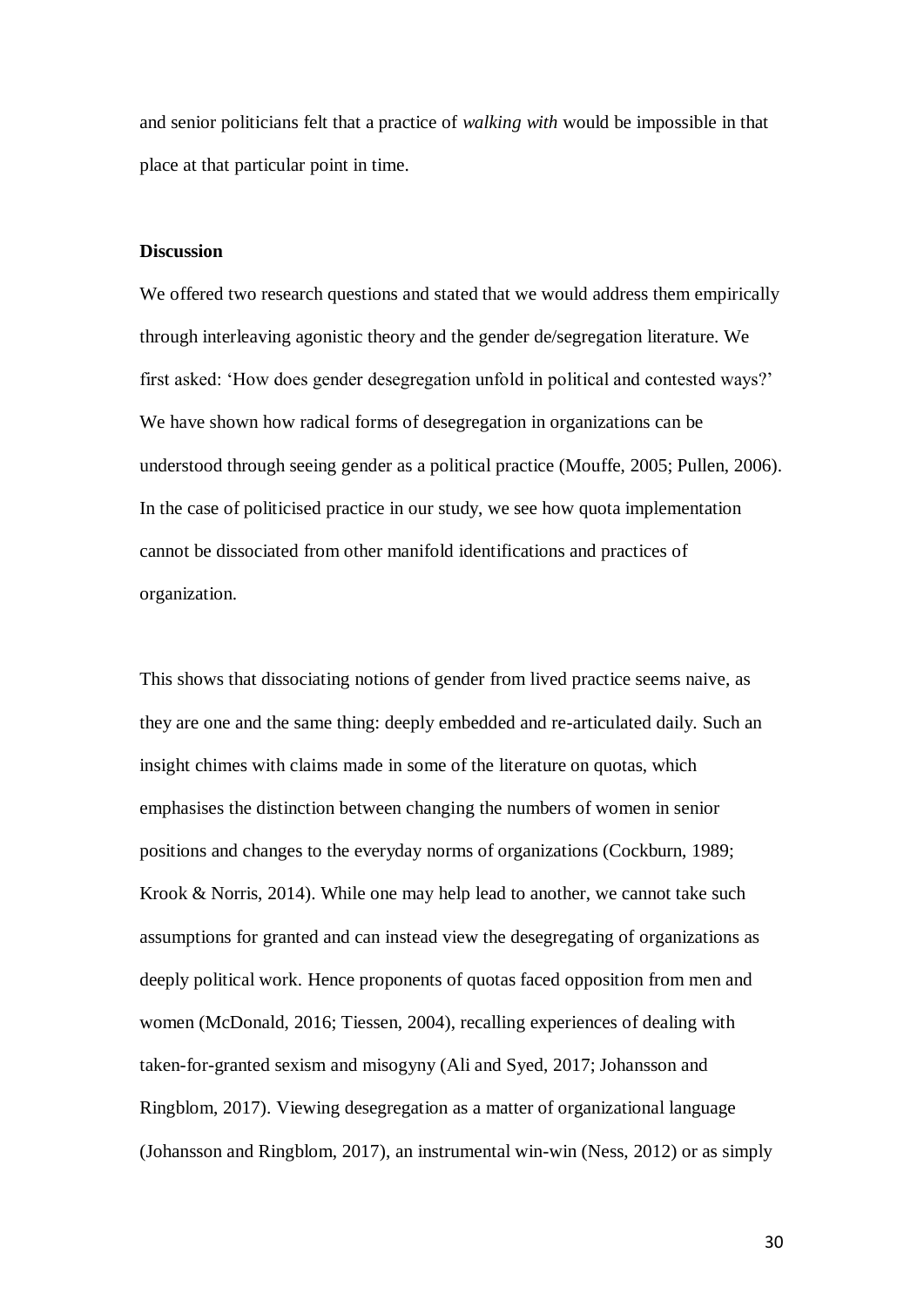requiring senior leadership commitment (French and Strachan, 2015), is limited and risks perpetuating a politics-as-usual approach – hence the need felt by our participants for agonistic practice. While the quotas policy analysed here did have the commitment of senior leaders, which undoubtedly helped drive change, over-reliance on this aspect of desegregation could result in the neglect of deeper and more systemic contestations. Further, prioritising senior leader commitment might also overlook grievances felt towards these leaders.

The political practice perspective helps us see the articulation of chains of equivalence for and against desegregation as crucial. It is unrealistic to seek a perfect compromise or a technical and procedural solution for "smoothing over oppositions" (Islam et al, 2017: 16), as desegregation efforts will likely disrupt and challenge taken-for-granted views about the everyday values of an organization – such differences in Mouffian language, are 'ineradicable' (Mouffe, 2013: 14). A sense of dispossession, injustice and hostility, whether directed towards an organization's leadership team, managers or other members, can become entangled with any form of radical change, serving as a further obstacle to women's equal participation, and progression, within an organization (Calas & Smircich, 1996).

Illuminating the political unfolding of gender desegregation, we have shown how gender's political practice occurs at the level of ontology, disrupting and contesting what it means to *be* within an organization. This is most obviously witnessed in our study in the two competing and perhaps irreconcilable perspectives of quota opponents feeling that equality and fairness were founding principles of the party but that these had only peripheral relevance to the representation of women in elected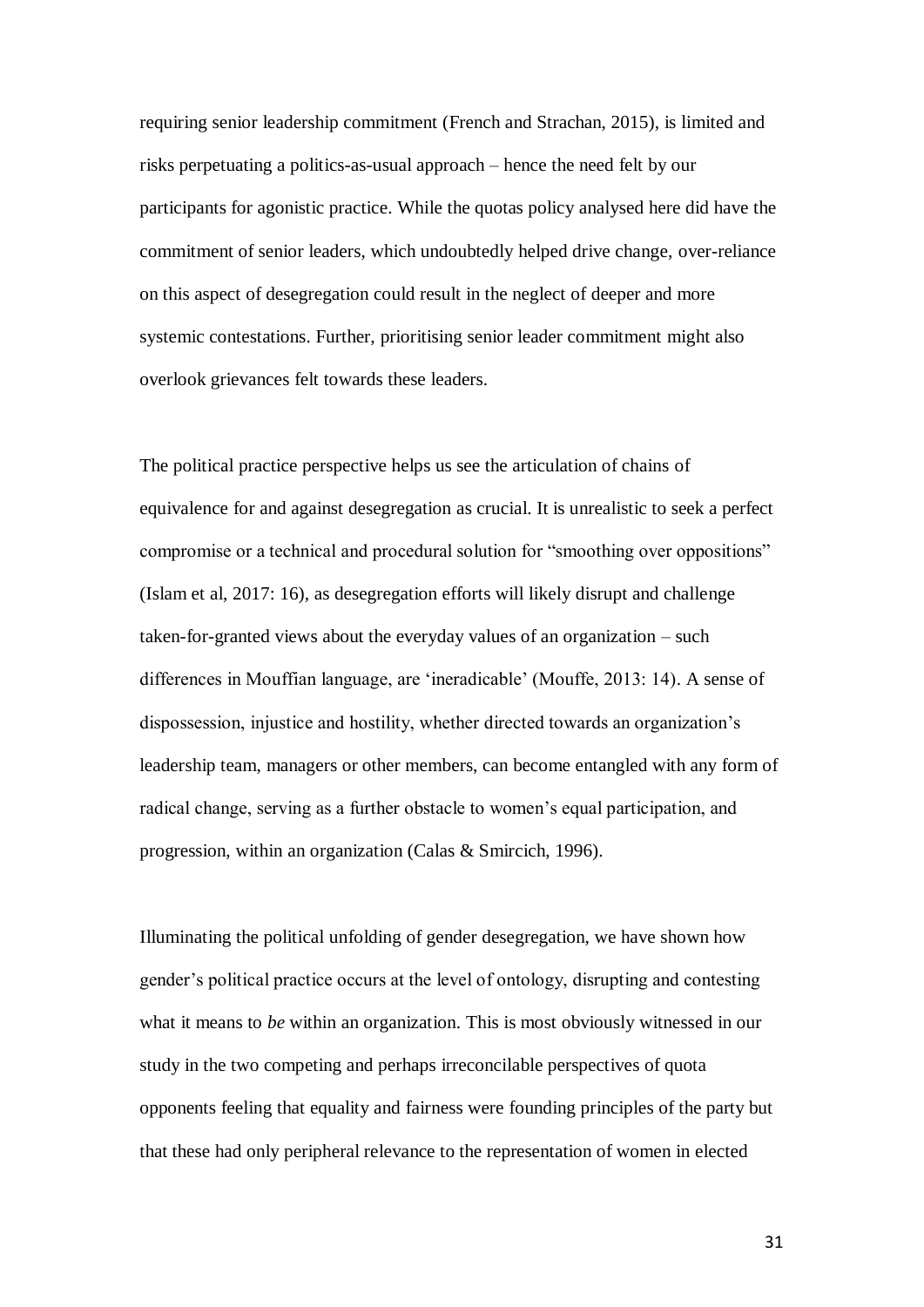politics, whereas proponents felt that belief in these values was incompatible with a gender segregated senior leadership cadre. It is intuitive that such signifiers are central to conceptions of being in an organization that claims to represent left and centre-left political views. In other contexts, the empty signifiers used to articulate such a sense of being might differ. One of the key propositions of post-foundational theory is that the world is political, in the sense of being grounded in an unavoidably contingent (Smolović Jones et al, 2016) – and therefore contested – web of signifiers and identifications. The empty signifiers of less formally political organizations will therefore also be hotly contested. Masculine working norms appearing as a common sense of an organization (Ali and Syed, 2017), combined with the additional pressures of reproductive labour that disproportionately fall on women (Raz and Tzruya, 2018), may even make contestations around desegregation in other organizations more complex and intense.

Our second research question asked: 'How might we learn from politicised experiences of desegregation to inform future attempts and initiatives?' We analysed two practices evident from our data analysis. '*Standing up'* meant approaching gender as a political practice, following the tenets of an agonistic approach, asserting difference and insisting on the generative role of conflict in forming new identifications and practices. *Standing up* was a bold approach that involved confronting one another's ontological sense of organization, being willing to sacrifice time and body to assert the justness of a particular position. Acts of *standing up* made visible embedded and previously taken-for-granted gender inequalities in a way that otherwise might have remained an unnoticed form of politics-as-usual. In Mouffe's terms, standing up could be equated with the re-alignment of chains of equivalence,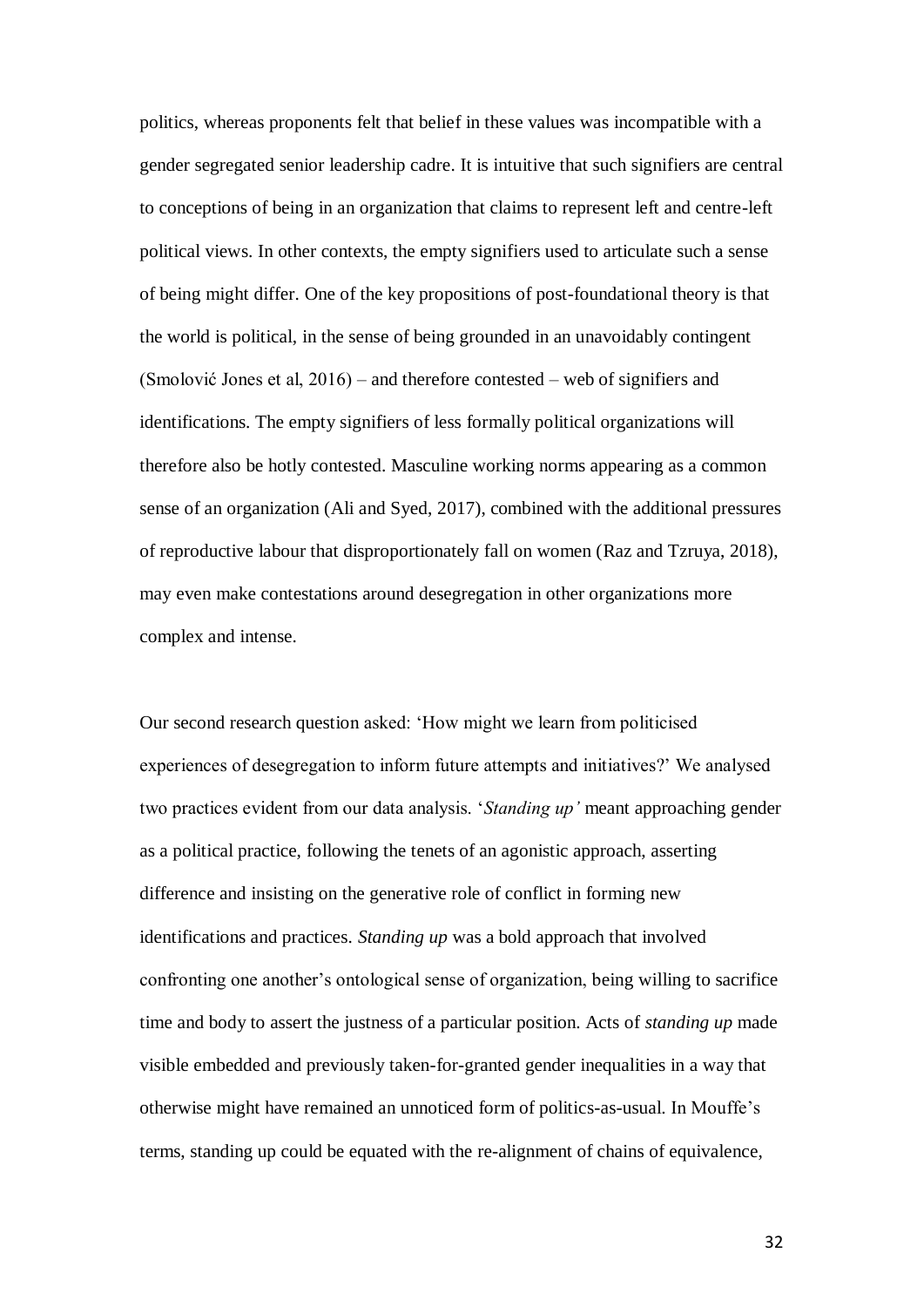with opponents removed from within the chain to an antagonistic outside. Both sides remained committed to defeating the other through democratic means, an agonistic approach, yet the approach occasionally veered into antagonism, with opponents cast as enemies to be silenced or eradicated.

Two problematic issues with *standing up* persist. The first is empirical, in that candidates for parliamentary seats have been selected via an AWS without antagonism or real political contestation. We can discuss this as connected to statements made to us by quota proponents that contestation was more likely in poor and former industrial areas, less likely in urban seats with more middle-class members. Rather than claiming this as an issue of economic determinism, we prefer a more agential explanation – that opponents of quotas were expressing general dissatisfaction with a neoliberal consensus that left many people in their towns bereft of hope. Unfortunately, these legitimate concerns crossed over into a general suspicion of centrally driven change proposals – and sometimes into sexism and misogyny. We see here the germ of a problem that continues to haunt progressive politics, that of being cast as a liberal elite, interested in pursuing a 'woke' cultural agenda at the expense of a more 'authentic' account of the concerns of the workingclass, a similar discursive division that has fuelled the rise of populist right movements globally. To further the analogy, many of our opponent participants spoke to one degree or another of a loss of control over their organization – usually framed in terms of a democratic deficit and the centralising of power amongst the organization's leadership elite, similar refrains to those that have characterized populist movements globally. Mouffe (2005, 2009) again provides us with some guidance in how to address such discursive positioning through her refusal to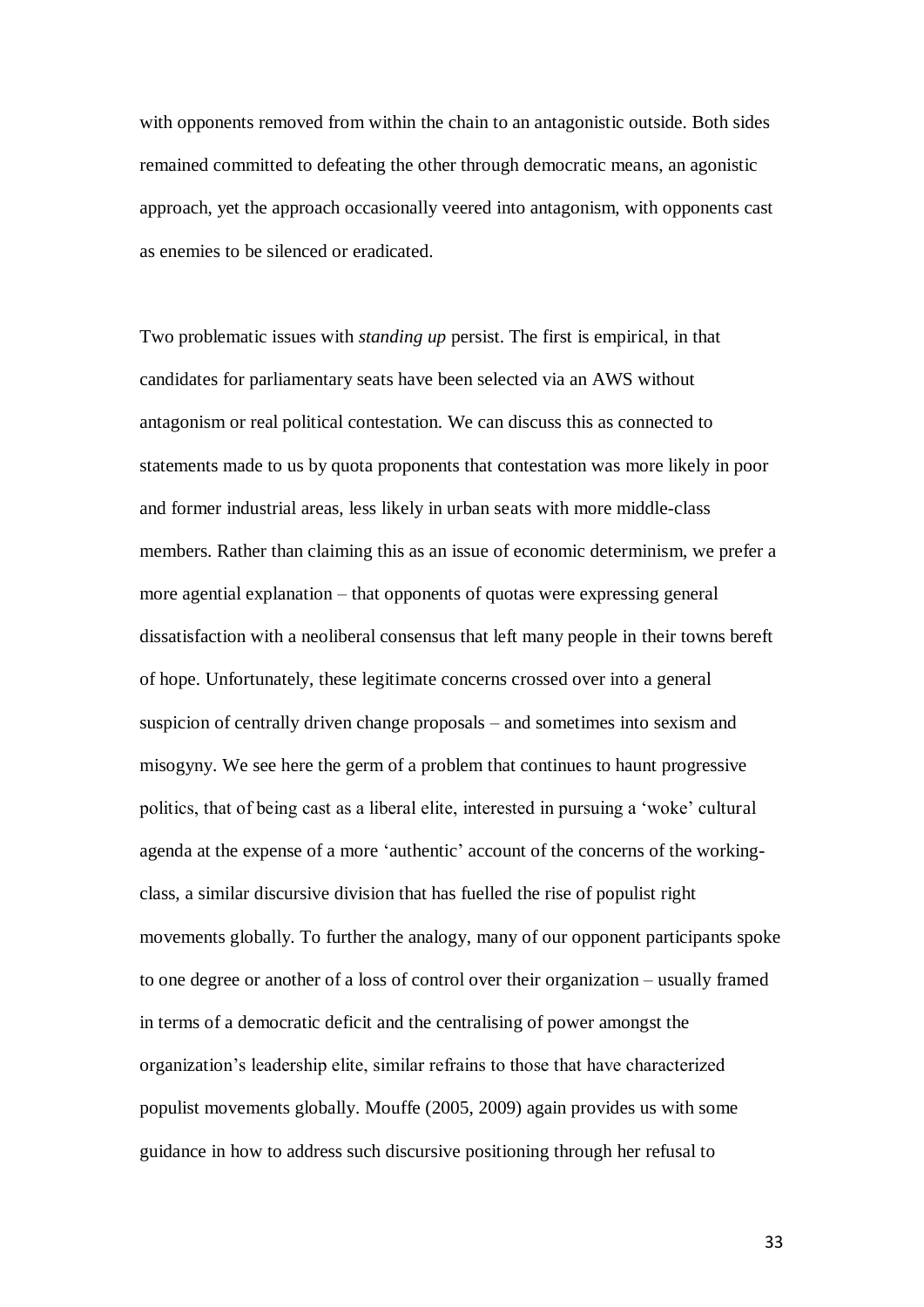conceptually privilege one progressive identification over another, instead insisting on the primacy of democratic participation in maintaining an equivalence between a range of demands. Such an approach does not mean abandoning commitments to gender desegregation – rather, equality initiatives might be accepted as more legitimate if proposed within a vibrant democratic milieu.

The second problem is that *standing up* will be challenging in many organizations, particularly those with a profit motive or with statutory duties to fulfil, as the disruption to work can be significant. Quotas are very widely used in politics around the world; they are however much rarer in conventional, individual workplaces, (Noon, 2012). Capital-P Political organizations such as parties are certainly more accustomed to political debate and conflict, yet also, similarly to more conventional organizations, are wary of being viewed as too riven by conflict. Perhaps one lesson from this study is that although conflict seemed ferocious at times, the bottom-line damage caused can yet be viewed as marginal – for example, with Labour largely maintaining hegemony in Welsh politics since implementing its desegregation initiatives. Avoiding conflict and disruption to protect the bottom line may be a misplaced concern, therefore, particularly at the expense of radically improving the diversity of an organization. However, we are wary of generalising from our case to other contexts and acknowledge the need for further, more qualitative research.

This brings us finally to *walking with*. This practice is more clearly rooted in agonism, facing up to poor gender representation and confronting underlying causes in a way that seeks to keep conflict within the boundaries of the organization, rather than allowing it to spill out into public displays and acts of antagonism. That said, we are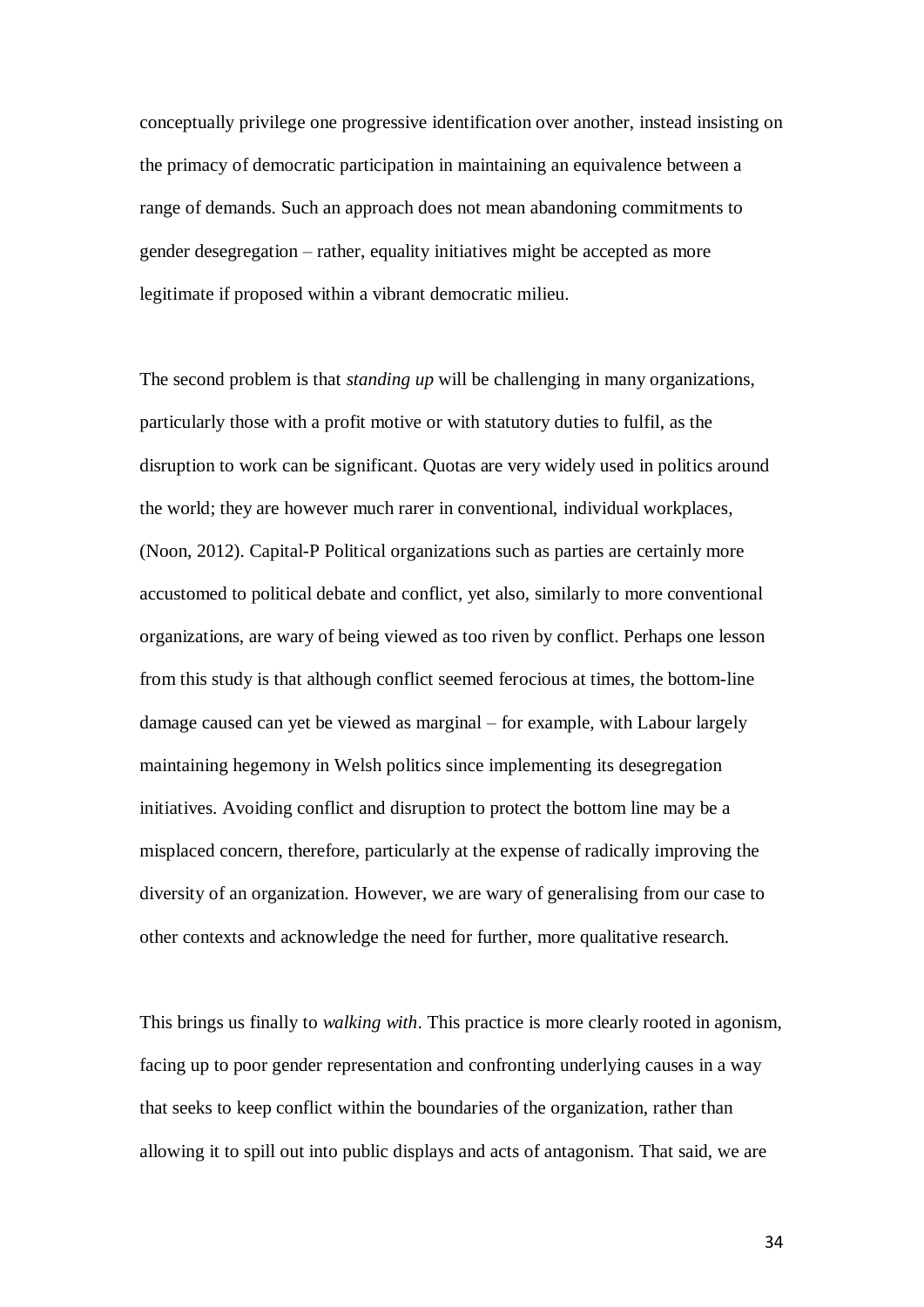reluctant to view such an approach as an easy solution. We hold open the possibility that many organizations may require a passage through *standing up*, to surface schisms and experience the embodied hardships generated by antagonistic clashes. This is shown in part in the tendency of participants to reference past negative experiences of antagonism as justification for seeking an alternative approach. Hence *walking with* could sometimes lead to a temporary 'stepping away', which in some ways has more in common with Mouffe's (2005) notion of politics, or, in our rewording, 'politics-as-usual'. It was a position informed by bitter experiences, a felt need to regroup and reflect before further action. Mouffe's (2005) equation of politics to the taken-for-granted and the ontic seems like an unsatisfactory description when politics is pursued as a conscious and deliberate strategy by people who have lived through a more confrontational approach. Rather, we note a more nuanced approach in practice, of experimenting and living through conflictual engagements and drawing on such experiences to better judge how and where to pursue desegregation initiatives.

## **Conclusion**

We began this paper with the presentation of a problem, the lack of political bite to studies of desegregation, which have tended to elide the messy and conflictual processes of implementing initiatives. We developed a politicised practice view of gender desegregation, analysed as offering a radical challenge to the politics-as-usual status quo. Doing so means decentring the category of gender, approaching it as a practice shaped by social norms but whose status and primacy can be challenged and re-articulated. Our political view of gender desegregation requires scholars and practitioners to grapple with gender as enmeshed within an ontology of organization –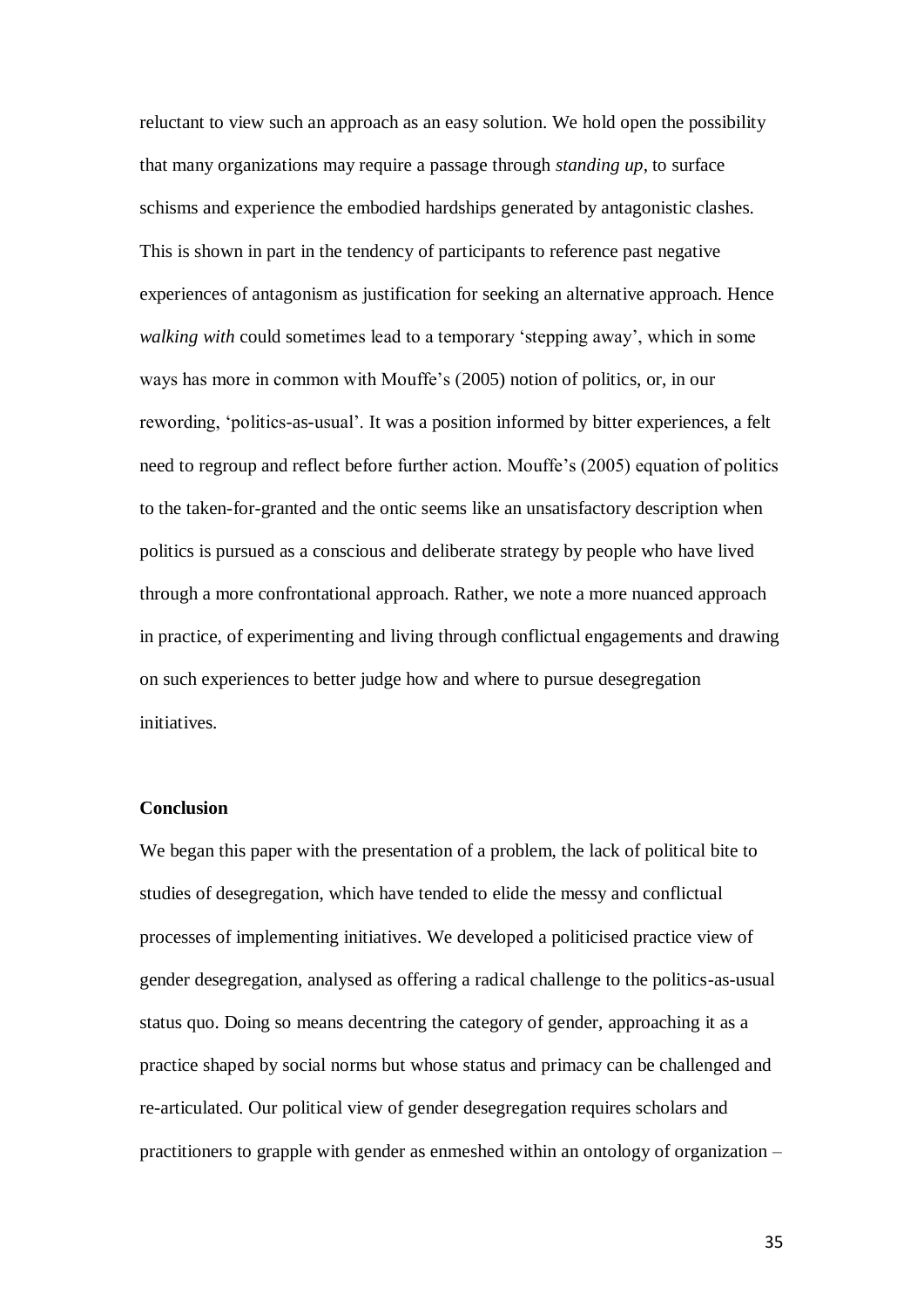of women's inequality either being regarded as peripheral to organizational ethics or central to them. Identifications with commonly held but differentially articulated notions such as fairness and equality, we state, can only be challenged through conflictually engaging with people's foundational reasons for identifying with an organization, the kind of work that constitutes both 'standing up' and 'walking with'. Such work cuts all ways, requiring a degree of critical self-reflection and commitment to democratic forms of engagement from multiple organizational subjects and stakeholders prepared to engage with the alienations perpetuated through an organization's historical practice: in our case of women's experiences of marginalization and also an organization's grassroots feeling ignored and disempowered. Finally, our study demonstrates the centrality of conflict to progressive forms of organizational change. Without such a conflictual approach to desegregation, it is unlikely that meaningful change would have occurred, with a politics-as-usual approach perhaps eventually leading to a gradual and inadequate reform of an organization lethargically taking its lead from broader social norms. Conflict can be painful but, we posit, is also vital.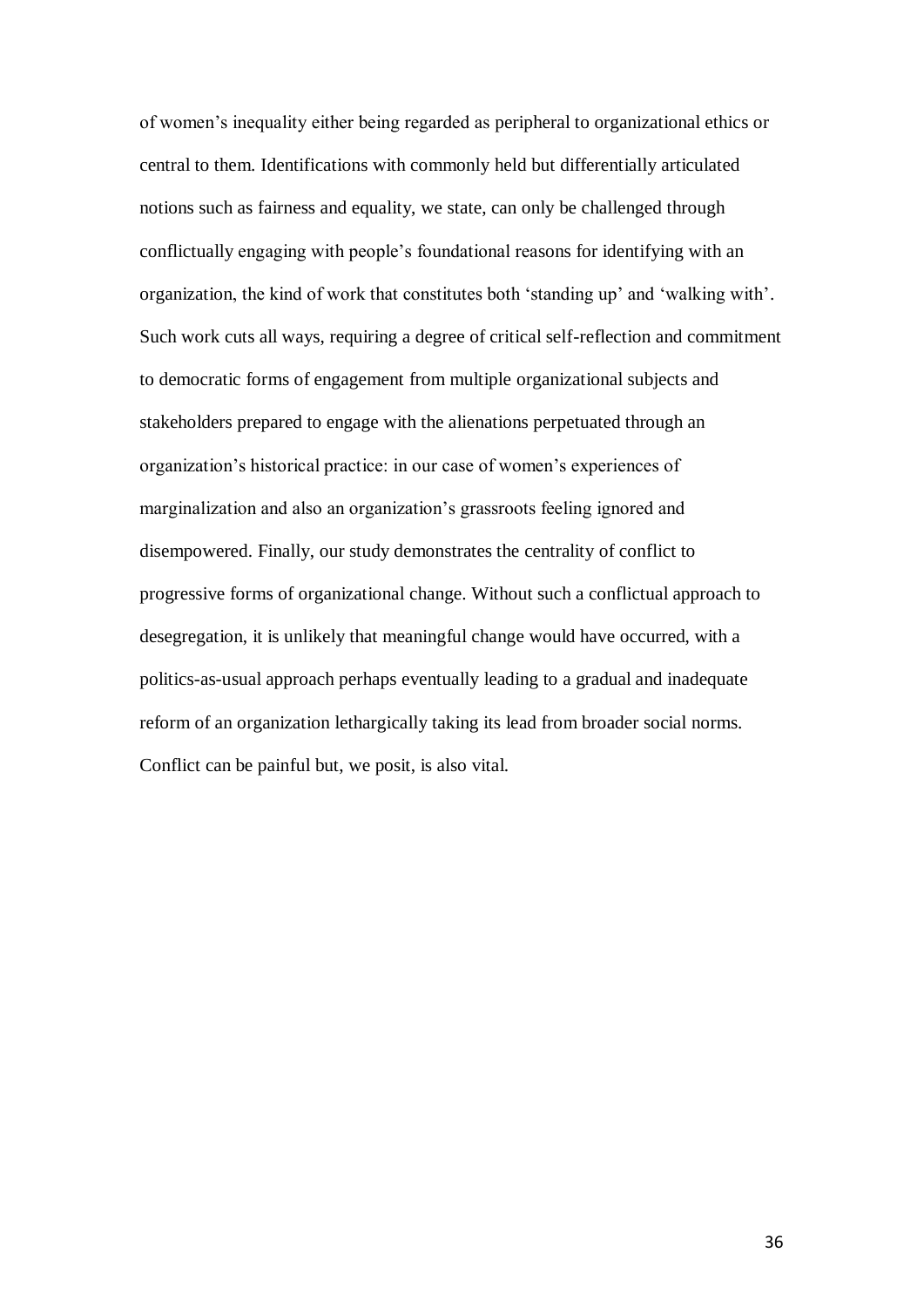## **References**

Acemoglu, D., Autor, D. H., and Lyle, D. (2004). 'Women, war, and wages: The effect of female labour supply on the wage structure at mid-century'. *Journal of political Economy*, 112(3): 497-551.

Acker, J. (2006). 'Inequality regimes. Gender, class, and race in organizations'. *Gender and Society*, 20(4), 441-464.

Ali, F. and Syed, J. (2017). 'From rhetoric to reality: a multilevel analysis of gender equality in Pakistani organizations', *Gender, Work and Organization* 24(5): 472-486.

Alvinius, A., Krekula, C., and Larsson, G. (2018). 'Managing visibility and differentiating in recruitment of women as leaders in the armed forces'. *Journal of Gender Studies* 27(5): 534-546.

Armenti, C., and Acker, S. (2004). 'Sleepless in academia: The lives of women professors'. *Gender and Education*, 16(1): 3-24.

Ashcraft, K.L. (2013) 'The glass slipper: 'incorporating' occupational identity in management studies'. *Academy of Management Review*, 38(1): 6–31.

Bettio, F. (2002). 'The pros and cons of occupational gender segregation in Europe'. *Canadian Public Policy/Analyse de Politiques* 28: S65-S84.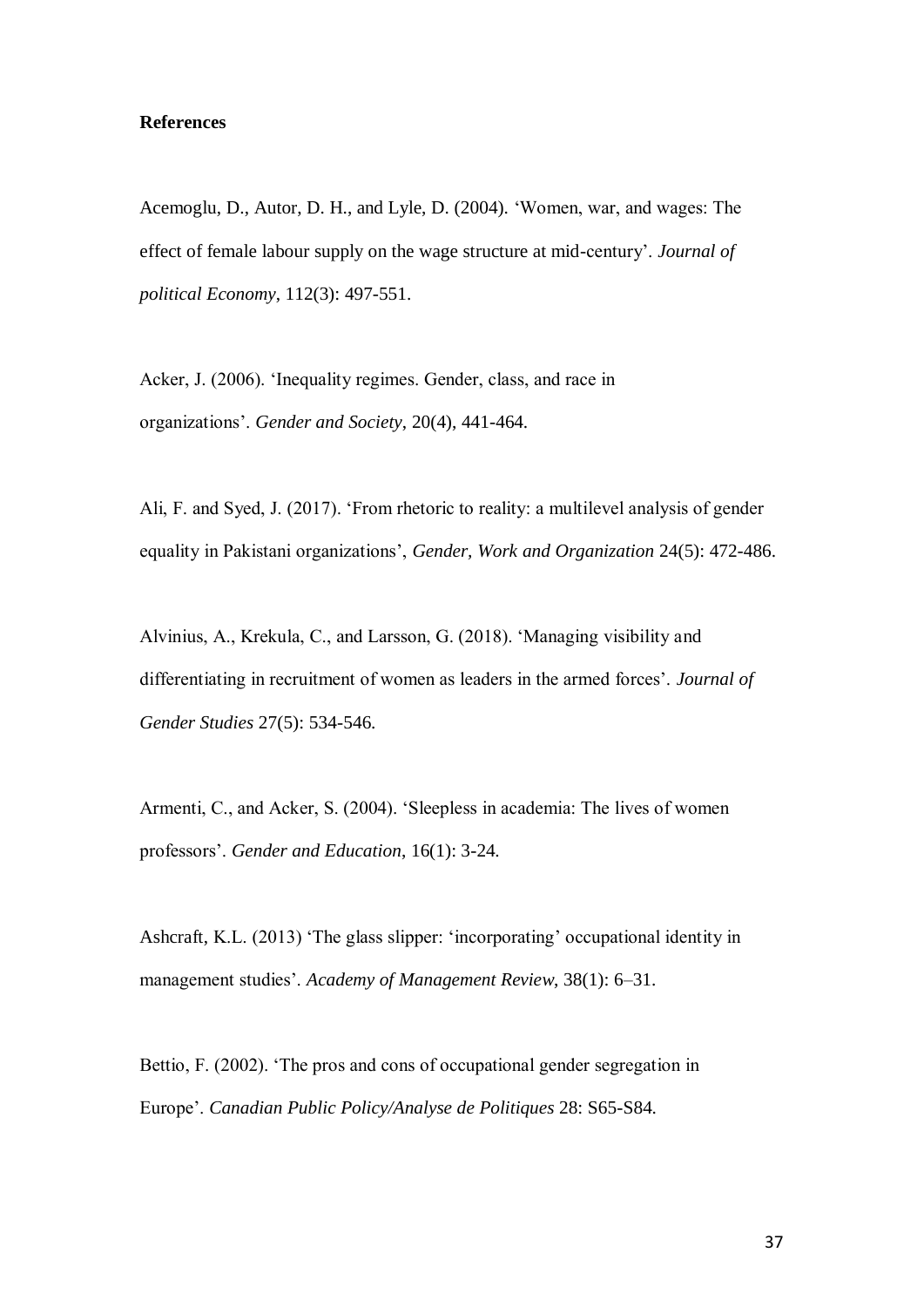Billing, Y. and Alvesson, M. (2000), 'Questioning the notion of feminine leadership: a critical perspective in the gender labelling of leadership'. *Gender Work and Organization* 7(3): 144-57.

Brumley, K. (2014). ''Now, we have the same *rights* as men to keep our jobs': gendered perceptions of opportunity and obstacles in a Mexican workplace', *Gender, Work and Organization* 21(3): 217-230.

Butler, J. (1999). *Gender Trouble: Feminism and the Subversion of Identity*. New York: Routledge.

Calas, M. B., and Smircich, L. (1996). 'Thematic editorial on gender, race, class and organization'. *Organization*, 3(4): 459-460

Calas, M. B. and Smircich, L. (2014). 'Engendering the organizational: Feminist theorizing and organizational studies' In: Adler P, du Gay P, Morgan G and Reed M (eds) *Oxford Handbook of Sociology, Social Theory, and Organization Studies*. Oxford: Oxford University Press, 605–659.

Casinowsky, G. (2013). 'Working life on the move, domestic life at standstill? Workrelated travel and responsibility for home and family', *Gender, Work and Organization* 20(3): 311-326.

Cockburn, C. (1989). Equal opportunities: The short and long agenda. Industrial Relations Journal, 20(3): 213-225.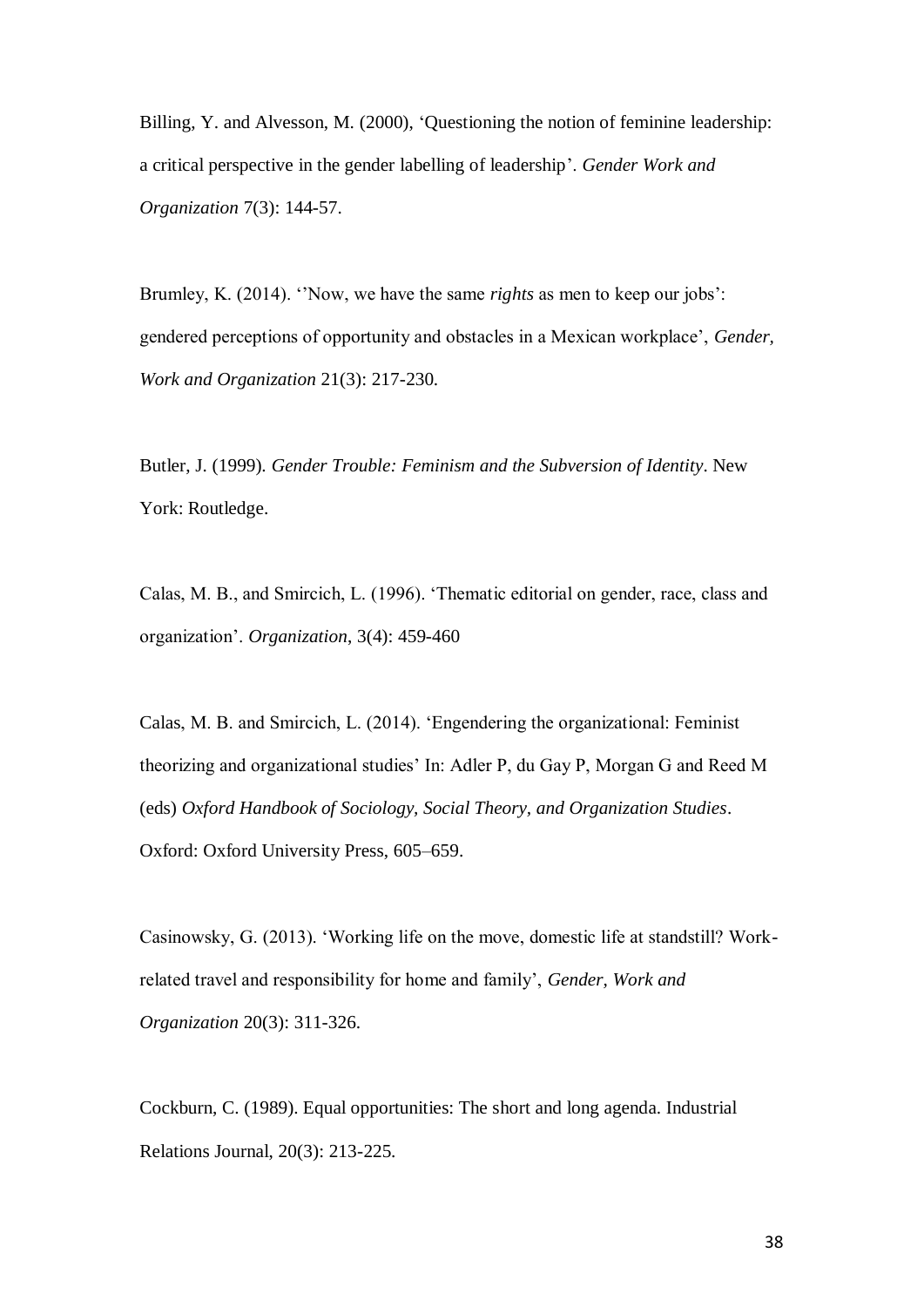Cohen, R. and Wolkowitz, C. (2018). 'The feminization of body work', *Gender, Work and Organization* 25(1): 42-62.

Coppock, V., Haydon, D., and Richter, I. (2014). *The illusions of post-feminism: New women, old myths*. London: Routledge.

Crompton, R. and Lyonette, C. (2011). 'Women's career success and work-life adaptations in the accountancy and medical professions in Britain,' *Work, Gender and Organization* 18(2): 231-254.

Dahlerup, D. (2008). Gender quotas – Controversial but trendy. International Feminist Journal of Politics, 10(3): 322-328.

Dahlerup, D. & Freidenvall, L. (2005) Quotas as a 'fast track' to equal representation for women. *International Feminist Journal of Politics*, 7(1): 26-48.

Dhar-Bhattacharjee, S., and Richardson, H. (2018). 'A tour of India in one workplace: investigating complex and gendered relations in IT'. *Information Technology & People* 31(2): 578-594.

Flores, G. M., and Hondagneu‐Sotelo, P. (2014). 'The Social Dynamics Channelling pink College Graduates into the Teaching Profession'. *Gender, Work and Organization*, 21(6), 491-515.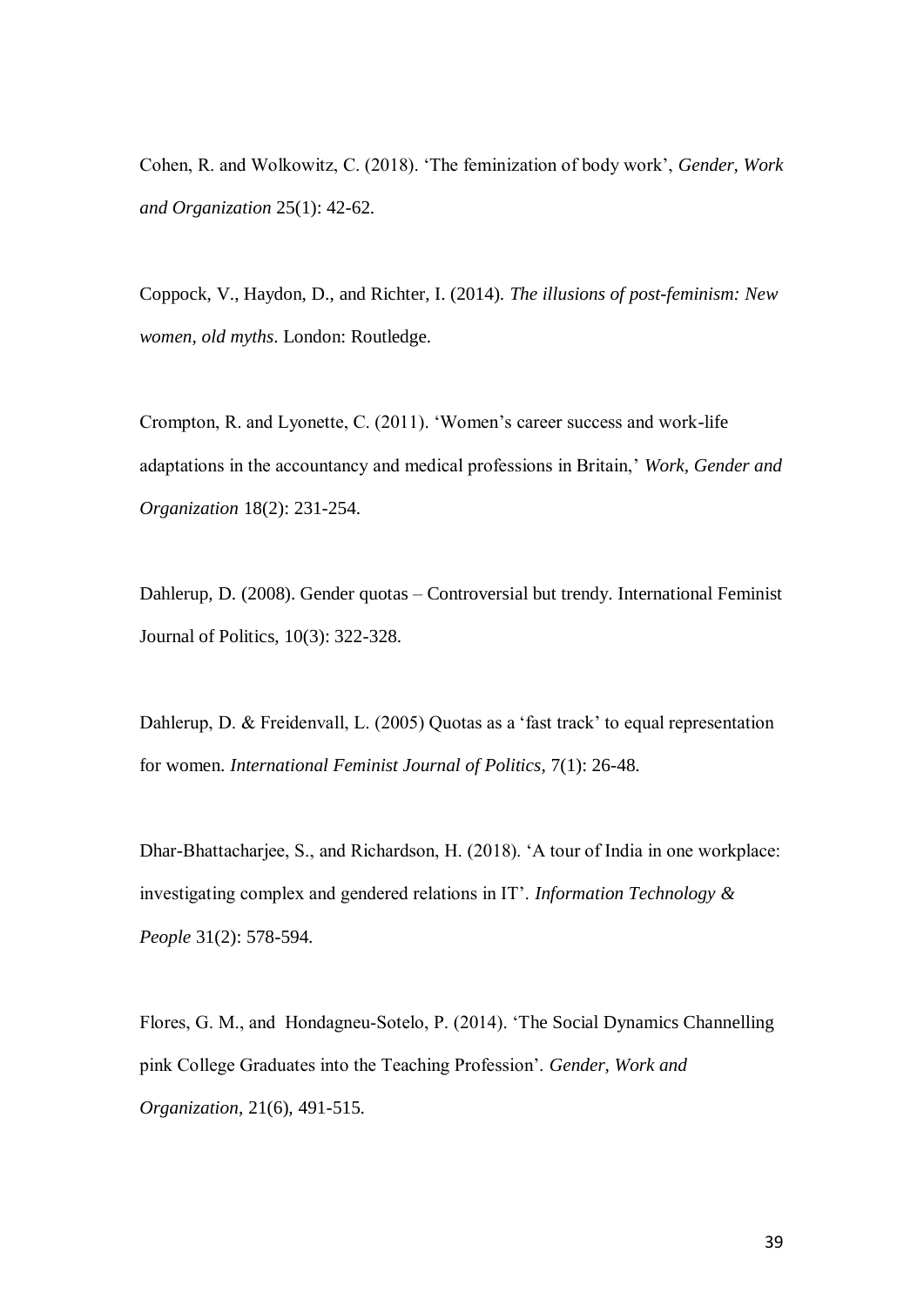Forstenlechner, I., Lettice, F. & Özbilgin, M. (2012) Questioning quotas: Applying a relational framework for diversity. *Human Resource Management Journal*, 22(3): 299-315.

French, E., and Strachan, G. (2015). 'Women at work! Evaluating equal employment policies and outcomes in construction.' *Equality, Diversity and Inclusion: An International Journal* 34(3): 227-243.

Hampson, I., and Junor, A. (2005). 'Invisible work, invisible skills: interactive customer service as articulation work'. *New Technology, Work and Employment,* 20(2): 166-181.

Heath, T. (1998) Slim victory for Labour women. *The Independent*, 17 May, accessed at: https://www.independent.co.uk/news/slim-victory-for-labour-women-1159488.html

Islam, G., Holm, M., & Karjalainen, M. (2017). Sign of the times: Workplace mindfulness as an empty signifier. Organization, 1350508417740643.

Johansson, M., & Ringblom, L. (2017). 'The Business Case of Gender Equality in Swedish Forestry and Mining: Restricting or Enabling Organizational Change'. *Gender, Work and Organization*, 24(6), 628-642.

Jørgensen M and Phillips L (2002) *Discourse analysis as theory and method*. London: Sage.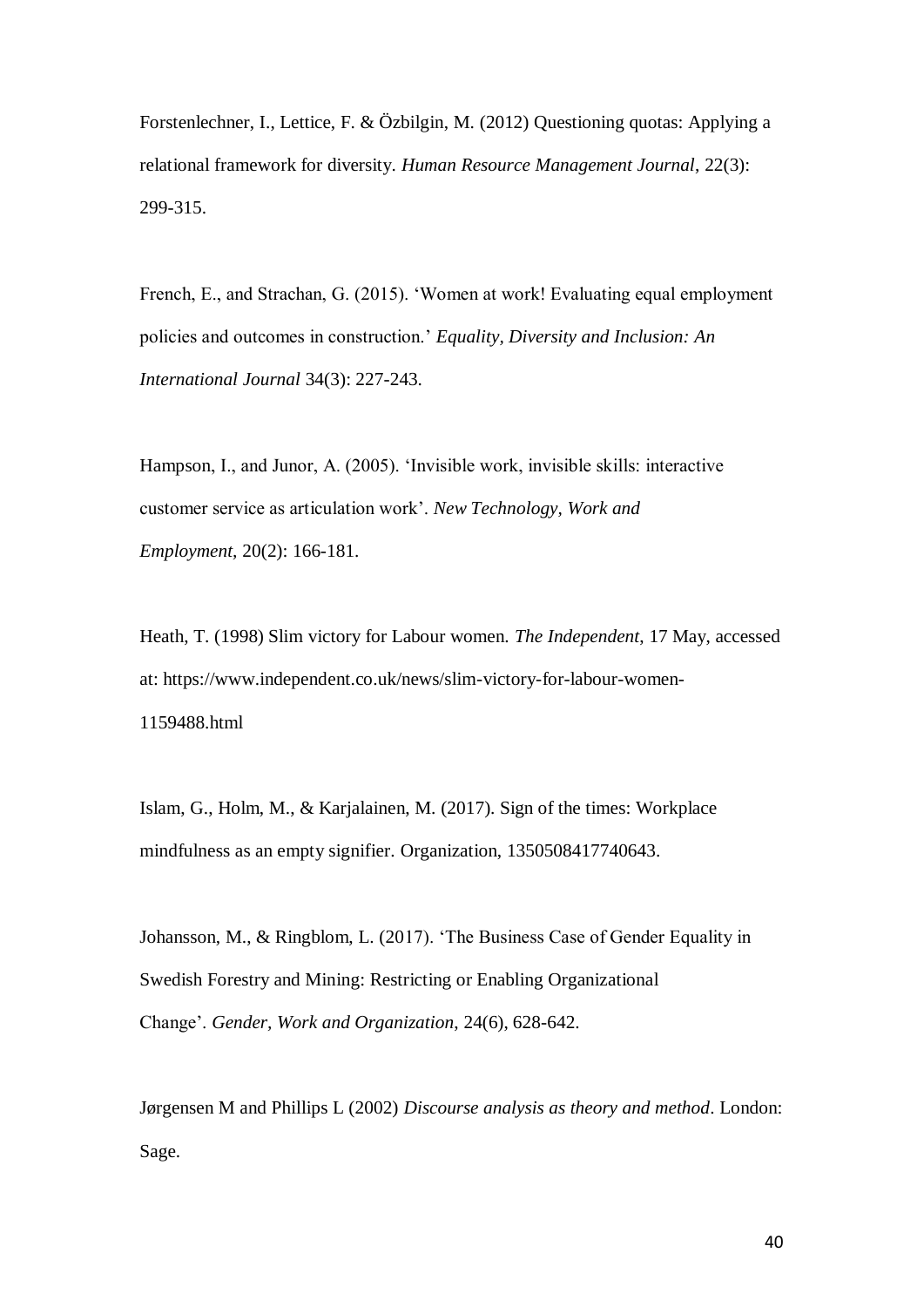Keen, R. (2015). Women in parliament and government. London, House of Commons Library Briefing Paper SN01250.

Kenny, K., & Scriver, S. (2012). Dangerously empty? Hegemony and the construction of the Irish entrepreneur. *Organization*, 19(5), 615-633.

Krook, M. and Norris, P. (2014). 'Beyond quotas: Strategies to promote gender equality in elected office'. *Political Studies* 62(1): 2-20.

Laclau, E. (1994). 'Why do empty signifiers matter to politics?' In Howarth, D. (ed). (2015) *Ernesto Laclau: Post-Marxism, populism and critique*.

Larsson, J. (2007) 'On parents' time pressure: causes and potentials for change'. Report no 139. Department of Sociology, University of Gothenburg, Sweden.

Lees-Marshment, J., and Smolović Jones, O. (2018). Being more with less: Exploring the flexible political leadership identities of government ministers. *Leadership* 14(4): 460-482.

Magnusson, C. (2008). 'Gender, occupational prestige, and wages: A test of devaluation theory'. *European Sociological Review*, 25(1): 87-101.

Marchart, O. (2007). *Post-foundational political thought: Political difference in Nancy, Lefort, Badiou and Laclau*. Edinburgh: Edinburgh University Press.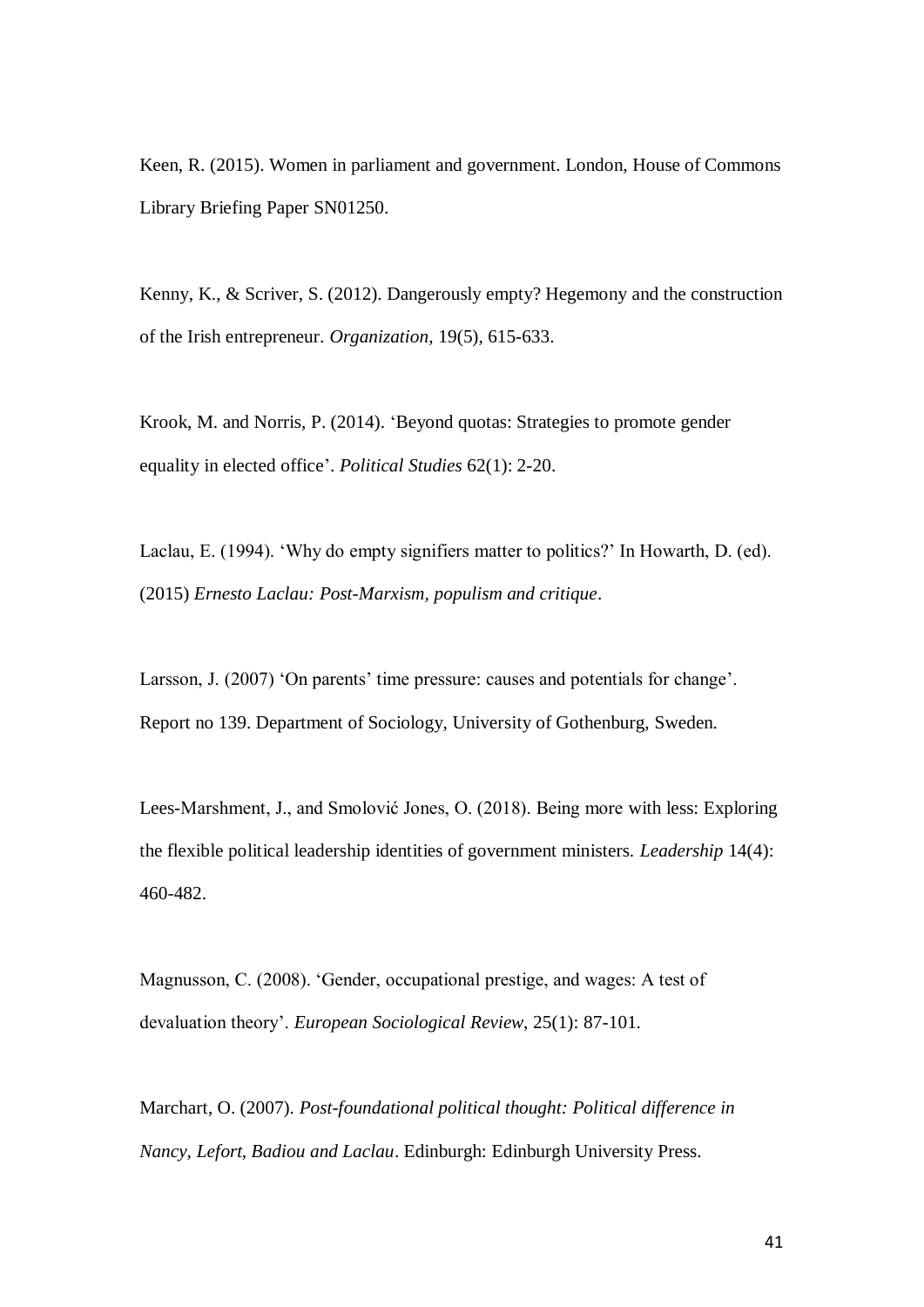Masika, R. (2017). 'Mobile phones and entrepreneurial identity negotiation by urban female street traders in Uganda. Gender', *Work and Organization*, 24(6), 610-627.

McDonald, J. (2016). 'Occupational segregation research: Queering the conversation'. *Gender, Work and Organization*, 23(1), 19-35.

McDowell, J. (2015). 'Masculinity and non-traditional occupations: Men's talk in women's work'. *Gender, Work and Organization*, 22(3), 273-291.

Mouffe, C. (2005). *On the political*. Abingdon, Oxfordshire: Routledge.

Mouffe, C. (2009). *The democratic paradox*. London: Verso.

Mouffe, C. (2013). *Agonistics: Thinking the world politically*. London: Verso.

Ness, K. (2012). 'Constructing masculinity in the building trades:'Most jobs in the construction industry can be done by women''. *Gender, Work and Organization*, 19(6): 654-676.

Noon, M. (2010) The shackled runner? Time to rethink positive discrimination. *Work, Employment & Society*, 24(4): 728-739.

Noon, M. (2012). Simply the best? The case for using 'threshold selection' in hiring decisions. Human Resource Management Journal, 22(1), 76-88.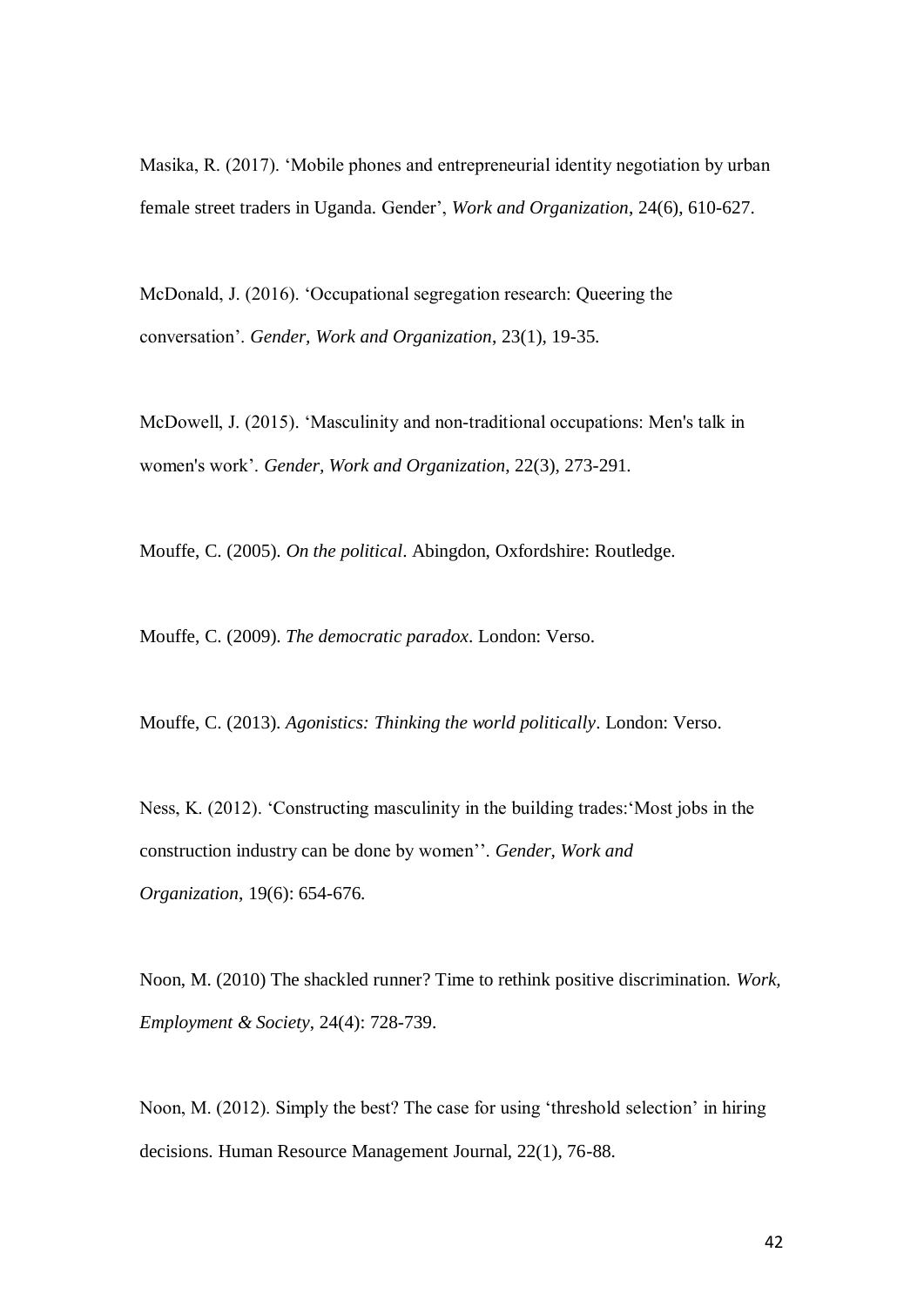O'Hagan, C. (2014). 'Broadening the Intersectional Path: Revealing Organizational Practices through 'Working Mothers' Narratives about Time: Broadening the Intersectional Path'. *Gender, Work & Organization*

Pruitt, A. S. (2018). 'Redoing gender: how women in the funeral industry use essentialism for equality'. *Gender, Work and Organization*, 25(2): 144-158.

Pullen, A. (2006). 'Gendering the research self: Social practice and corporeal multiplicity in the writing of organizational research'. *Gender, Work and Organization* 13(3): 277–298.

Rafnsdóttir, G. and Heijstra, T. (2013). "Balancing work-family' life in academia: the power of time' *Gender, Work and Organization* 20(3): 283-296.

Raz, A. E. and Tzruya, G. (2018). 'Doing gender in segregated and assimilative organizations: Ultra‐Orthodox Jewish women in the Israeli high‐tech labour market'. *Gender, Work and Organization* 25(4): 361-378.

Reskin, B.F. and Roos, P.A. (1990). *Job Queues, Gender Queues: Explaining Women's Inroads into Male Occupations.* Philadelphia, PA: Temple University Press.

Sattari, N., and Sandefur, R. L. (2018). 'Gender in academic STEM: A focus on men faculty'. *Gender, Work and Organization*: https://doi.org/10.1111/gwao.12249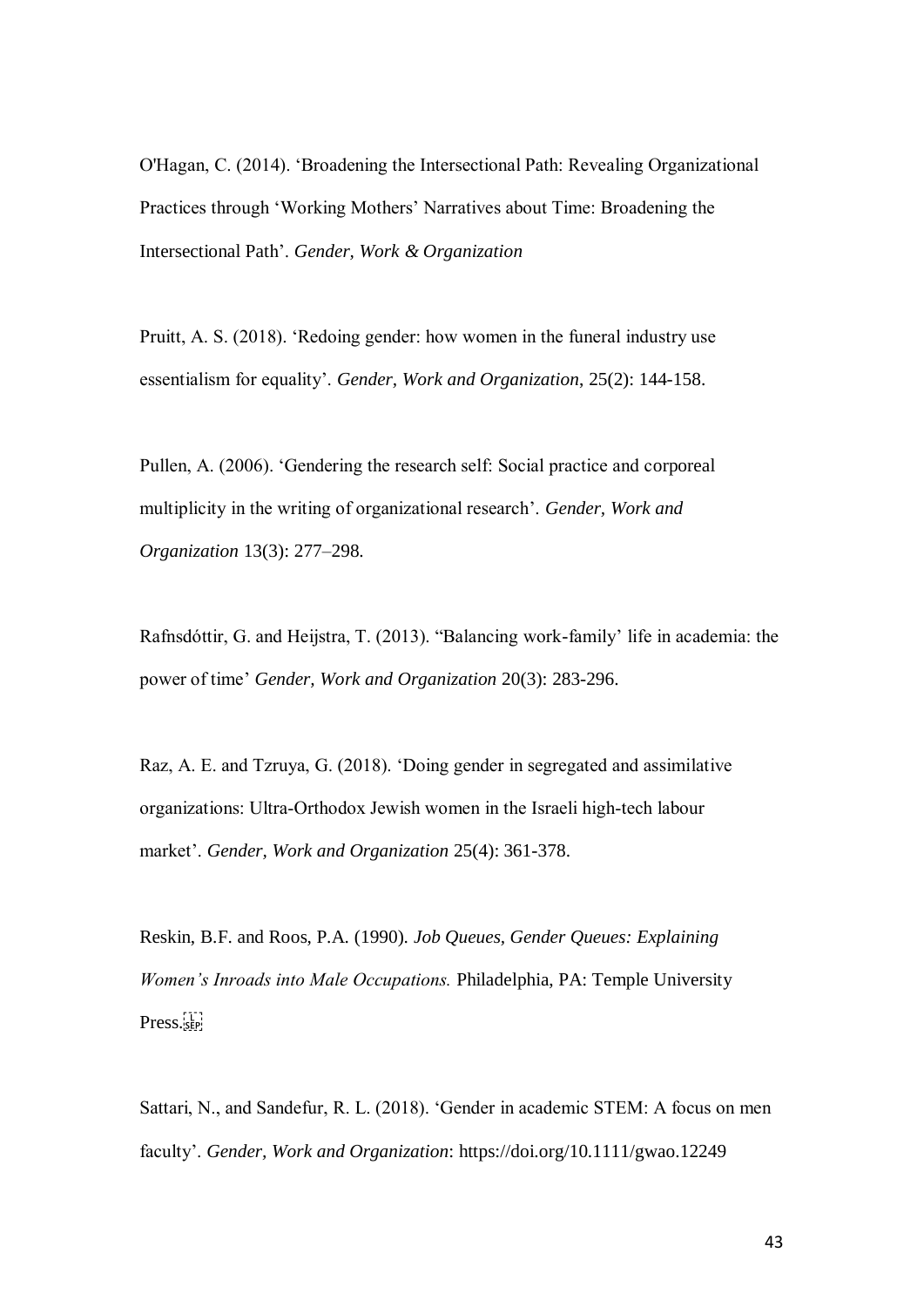Seierstad, C., & Opsahl, T. (2011). For the few not the many? The effects of affirmative action on presence, prominence, and social capital of women directors in Norway. *Scandinavian Journal of Management*, *27*(1), 44-54.

Seierstad, C., & Huse, M. (2017). Gender Quotas on Corporate Boards in Norway: Ten Years Later and Lessons Learned. In *Gender Diversity in the Boardroom* (pp. 11- 45). Palgrave Macmillan, Cham.

Smolović Jones, S., Smolović Jones, O., Winchester, N., & Grint, K. (2016). Putting the discourse to work: On outlining a praxis of democratic leadership development. *Management Learning*, 47(4), 424-442.

Smolović Jones O, Smolović Jones S and Grint K (2019) Understanding sovereign leadership as a response to terrorism: A post-foundational analysis. *Organization* online first.

Soni‐Sinha, U. and Yates, C. (2013). 'Dirty work? Gender, race and the union in industrial cleaning'. *Gender, Work & Organization*, 20(6): 737-751.

Strachan, G. (2010). 'Still working for the man? Women's employment experiences in Australia since 1950'. *Australian Journal of Social Issues* 45(1): 117-130.